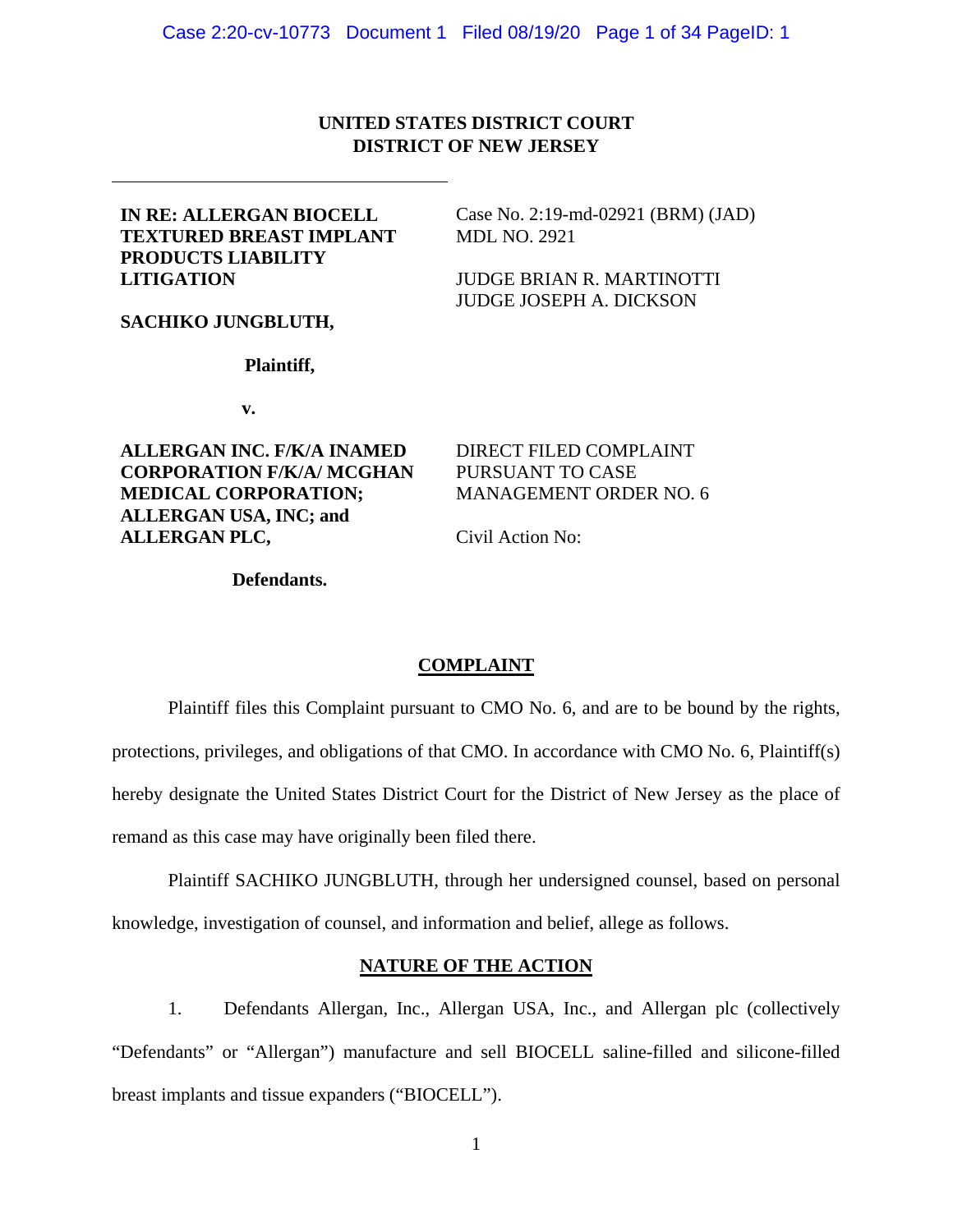### Case 2:20-cv-10773 Document 1 Filed 08/19/20 Page 2 of 34 PageID: 2

2. On July 24, 2019, Allergan announced a worldwide recall of BIOCELL after the U.S. Food and Drug Administration ("FDA") called for the action following new information that Allergan's BIOCELL implants were tied to a vast majority of cases of breast implant-associated anaplastic large cell lymphoma ("BIA-ALCL") not seen with other textured implants. Allergan announced that BIOCELL would no longer be sold or distributed in any market.

3. BIA-ALCL is a type of non-Hodgkin's lymphoma (cancer of the immune system). In most cases, BIA-ALCL is found in the scar tissue and fluid near the implant; but in some cases, it can spread through the body.

4. A BIA-ALCL diagnosis is serious and can lead to death, especially if not diagnosed early or promptly treated.

5. BIA-ALCL symptoms include lumps, swelling in the breast, asymmetry around the breast implant, and pain around the breast implant. The recommended diagnostic testing for BIA-ALCL is invasive and includes ultrasound evaluation for fluid collection, breast masses, and enlarged regional lymph nodes and, in some cases, explant of the implant and surrounding scar tissue. A suspicious mass requires tissue biopsy and evaluation.

6. BIA-ALCL treatment includes removal of the implant and in some patients may also require treatment with chemotherapy and radiation treatment.

7. This is an action for personal injuries and economic damages suffered by SACHIKO JUNGBLUTH ("Plaintiff") as a direct and proximate result of the Allergan's negligent, fraudulent, and wrongful conduct in connection with the design, development, manufacture, testing, packaging, promotion, marketing, distribution, labeling, and/or sale of the BIOCELL implants.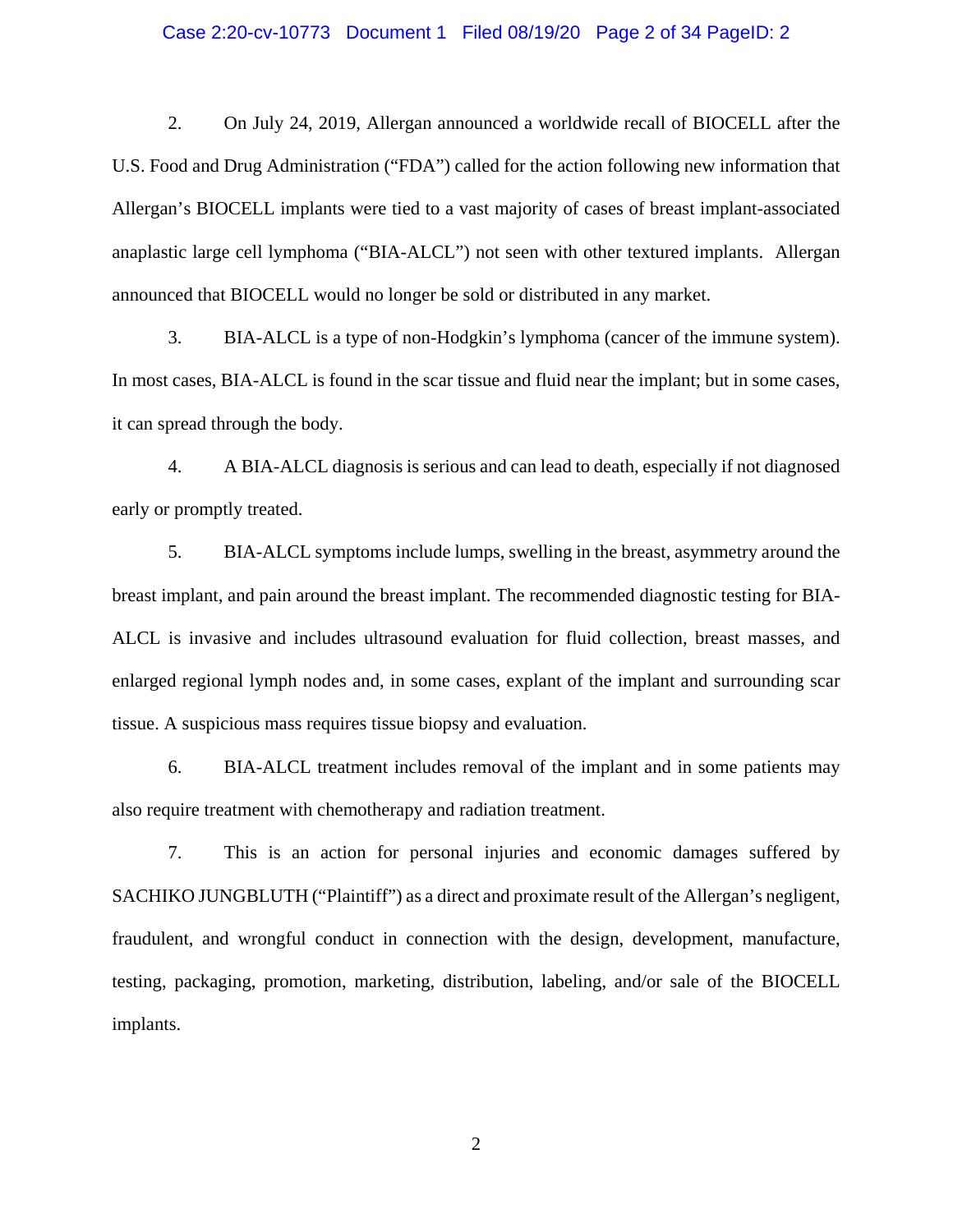#### **PARTIES**

### **Plaintiffs**

8. Plaintiff SACHIKO JUNGBLUTH is a resident of Houston, Texas.

9. Plaintiff SACHIKO JUNGBLUTH was implanted with bilateral BIOCELL Natrelle Silicone-Filled Textured breast implants on November 13, 2014. As a direct and proximate result of her BIOCELL implants, Plaintiff is at an increased risk of developing BIA-ALCL. Had Plaintiff been informed that BIOCELL would expose her to an increased risk of BIA-ALCL, she would have never had the BIOCELL implant installed.

10. Plaintiff's implants were subject to the July 24, 2019 worldwide recall due to the risk of it causing BIA-ALCL.

11. Plaintiff has incurred and will continue to require and incur expenses in connection with medical treatment as a result of these injuries, which were caused by Defendants' BIOCELL products, and their unlawful conduct with respect to BIOCELL's design, manufacture, marketing, distribution, and sale.

12. Plaintiff has endured and will continue to endure pain, suffering, mental anguish, and loss of enjoyment of life as a result of her injuries, has suffered lost earnings and/or a loss of earning capacity, and other injuries and damages to be proven at trial.

#### **Defendants**

13. Defendant Allergan plc is a publicly-traded corporation whose headquarters are in Dublin, Ireland. Allergan's administrative headquarters in the United States are located in the States of New Jersey and California.

14. Defendant Allergan, Inc., formerly known as Inamed Corporation ("Inamed"), and prior to that known as McGhan Medical Corporation ("McGhan"), is a wholly-owned subsidiary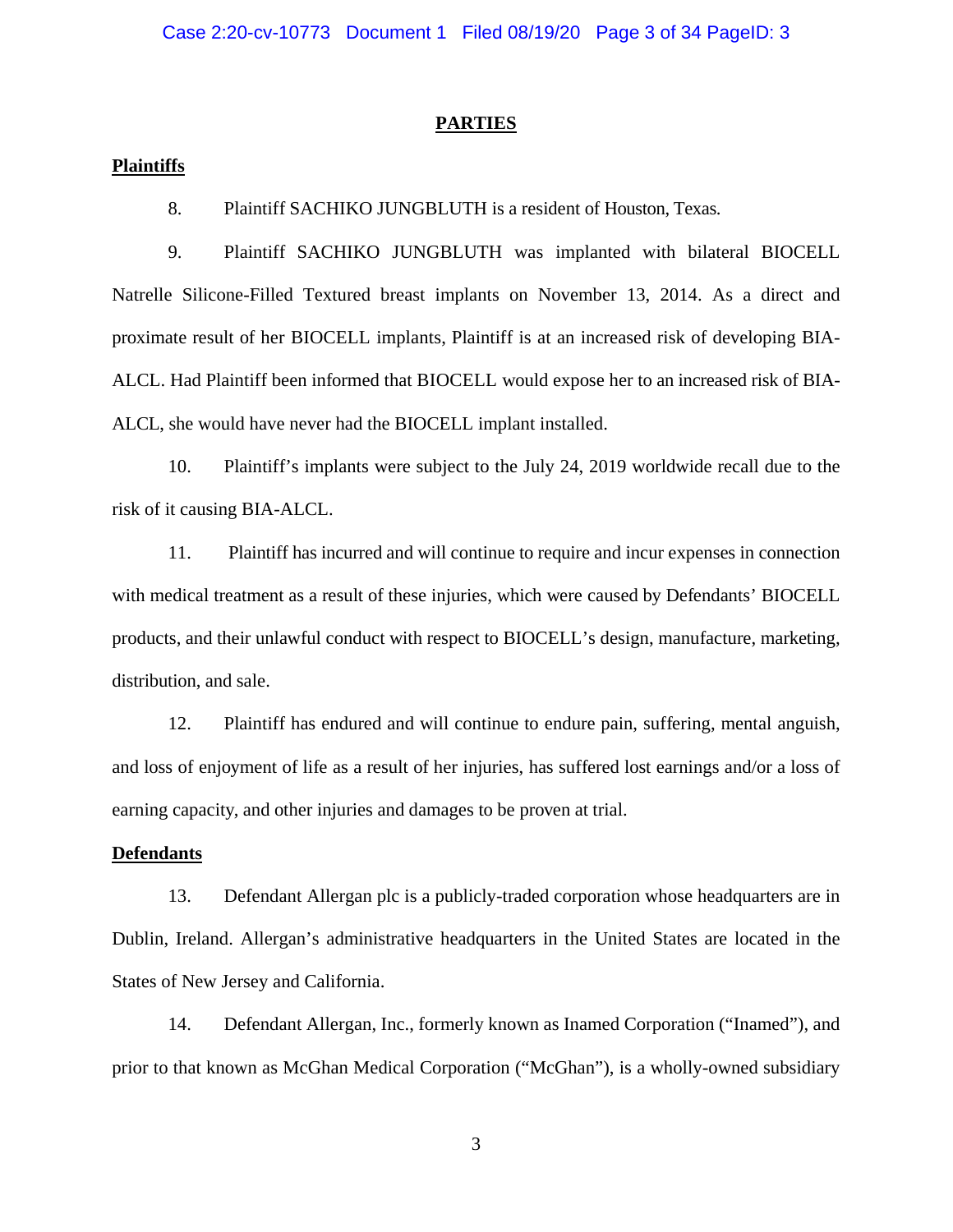### Case 2:20-cv-10773 Document 1 Filed 08/19/20 Page 4 of 34 PageID: 4

of Allergan plc and is incorporated under the laws of Delaware, with its principal place of business in New Jersey.

15. Defendant Allergan USA, Inc. is a wholly-owned subsidiary of Allergan plc and is incorporated under the laws of Delaware, with its principal place of business in New Jersey.

16. At all relevant times, each Defendant acted in all aspects as the agent and alter ego of each other, and reference to "Allergan," "Defendant" or "Defendants" herein refers to each and every Defendant individually and collectively

### **JURISDICTION AND VENUE**

17. This Court has subject matter jurisdiction pursuant to 28 U.S.C. § 1332(a)(1) because this case is a civil action where the matter in controversy exceeds the sum or value of \$75,000, exclusive of interest and costs, and is between citizens of different States.

18. This Court has personal jurisdiction over Defendants because each Defendant's principal place of business is in New Jersey and Defendants conduct substantial business in Texas, New Jersey, and within this District. Defendants have sufficient minimum contacts with Texas and New Jersey and intentionally avail themselves of the consumers and markets within Texas and New Jersey through the promotion and sale of their products, including now-recalled BIOCELL.

19. Venue is properly set in this District pursuant to 28 U.S.C. § 1391(b) and (c), since each Defendant's principal place of business is in this judicial district.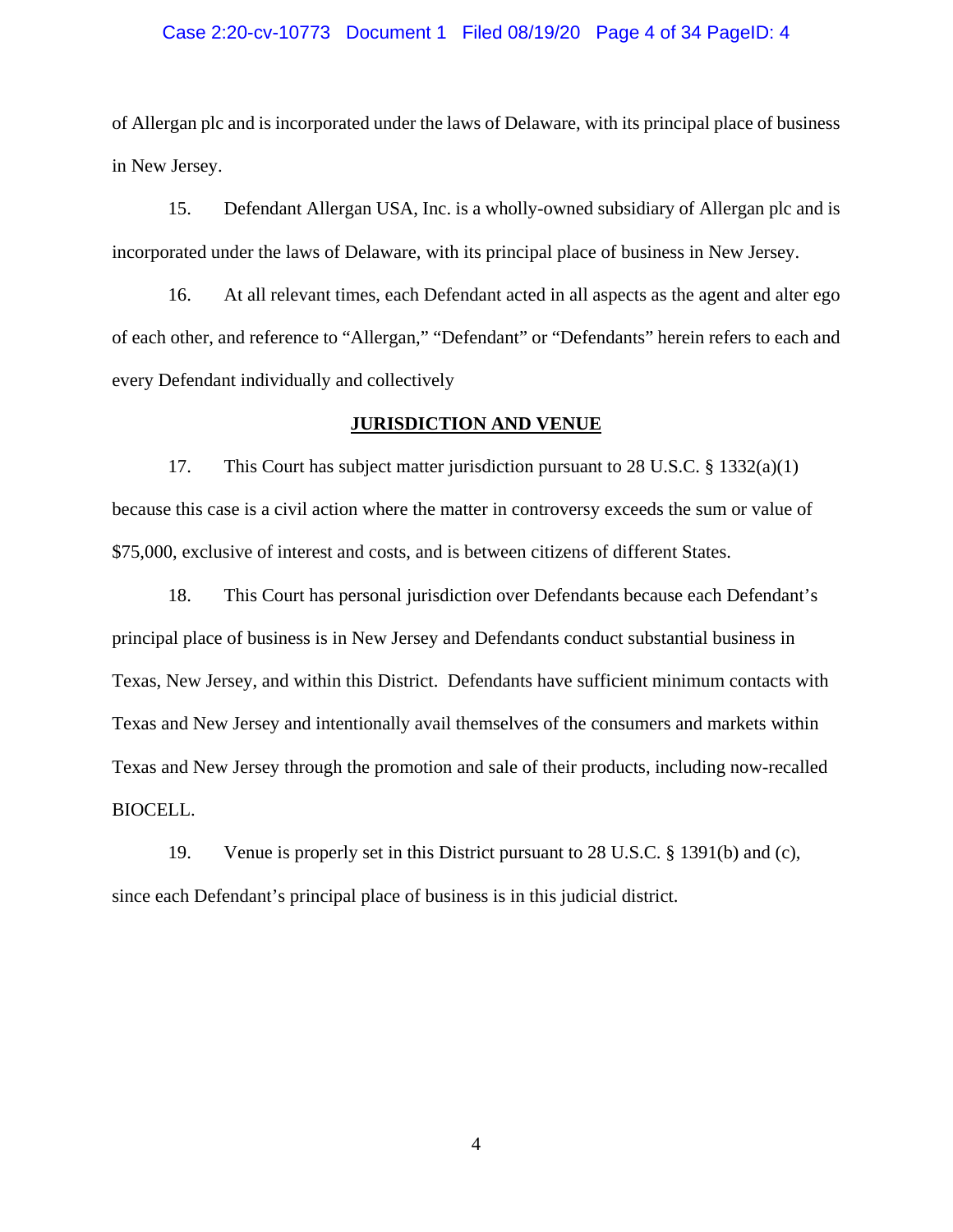### **FACTUAL ALLEGATIONS**

### **I. Breast Implants and BIA-ALCL**

20. Breast implants are prosthetic medical devices that are implanted under the breast tissue or under the chest muscle to increase (augment) breast size, change the contour of the breast, or to rebuild (reconstruct) breast tissue after mastectomy or other damage to the breast.

21. There are three general types of breast implant products, defined by their filler material: saline solution, silicone gel, and composite filler.

22. Breast implants are available in various sizes and can have either a smooth or textured shell.

23. In the United States, approximately 300,000 breast implants are placed per year.

24. Breast implant manufacturers utilize various and, at times proprietary, techniques to texture the surface of their implants. The "lost-salt technique" is utilized by the Defendants to create their BIOCELL products. The BIOCELL shell is created by dipping the implant into uncured silicone, but before the surface dries, it is pressed into a bed of fine, granular salt and then cured in a laminar flow oven to create an irregular pattern of surface pores. BIOCELL implants and tissue expanders were designed to produce overhangs at the opening of the pores to promote greater tissue adherence.

25. In 2011, a summary of published studies, evidence, and reports was published that identified 27 cases of ALCL and concluded that there was an association between breast implants and ALCL. In January 2011, the FDA released a report on BIA-ALCL, listing as its primary finding the following: "[b]ased on the published case studies and epidemiological research, the FDA believes that there is a possible association between breast implants and ALCL." The FDA further noted that, while it was not prepared to associate a particular type of breast implant with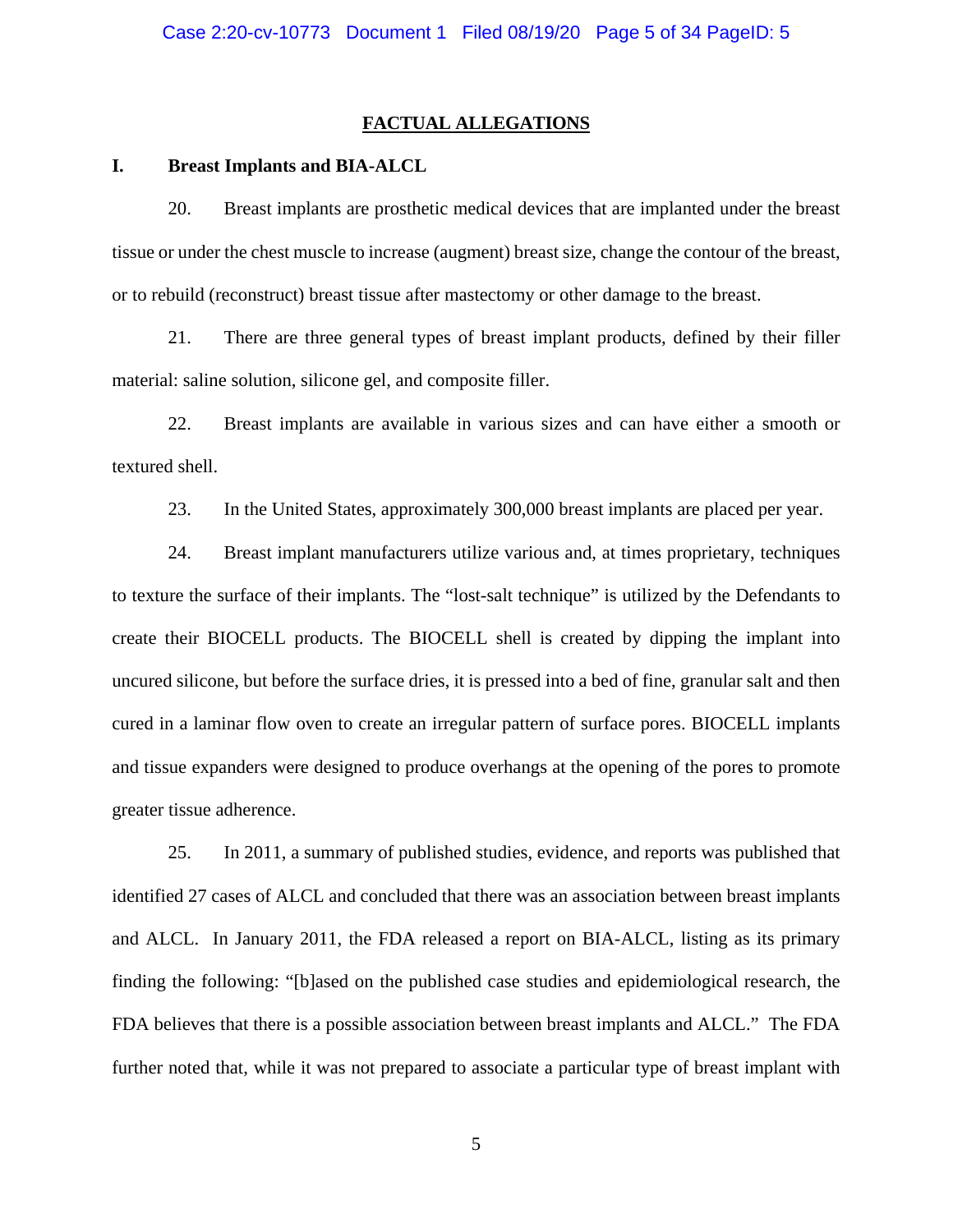### Case 2:20-cv-10773 Document 1 Filed 08/19/20 Page 6 of 34 PageID: 6

BIA-ALCL, "ALCL has been found more frequently in association with breast implants having a textured outer shell rather than a smooth outer shell."

26. The natural occurrence of ALCL is 1/300,000. However, the FDA recently cited studies that place the estimated current risk of BIA-ALCL in women with textured implants to be between 1:3,817 and 1:30,000. This is consistent with risks reported in Europe. A December 2016 update from Australia's Therapeutic Goods Administration ("TGA") reported a risk of 1:1,000 to 1:10,000 for textured implants.

27. In March 2015, an analysis identified 173 cases of ALCL. That same month, the French National Cancer Institute announced, "There is a clearly established link between the occurrence of this disease and the presence of a breast implant."

28. On May 19, 2016, the World Health Organization ("WHO") gave the disease an official designation as "BIA-ALCL" and classified it as a distinct clinical entity, separate from other categories of ALCL.

29. In November 2016, Australia's TGA convened an expert advisory panel to discuss the association between breast implants and ALCL and provide ongoing advice.

30. On March 21, 2017, the FDA released a safety communication updating the current understanding of BIA-ALCL. In the Updated Safety Alert, the FDA recognized the WHO's designation that BIA-ALCL can occur after a patient receives breast implants, and stated that "[a]t this time, most data suggest that BIA-ALCL occurs more frequently following implantation of breast implants with textured surfaces rather than those with smooth surfaces.

31. In May 2017, a global analysis of forty governmental databases identified 363 cases of BIA-ALCL with 258 being reported to the FDA.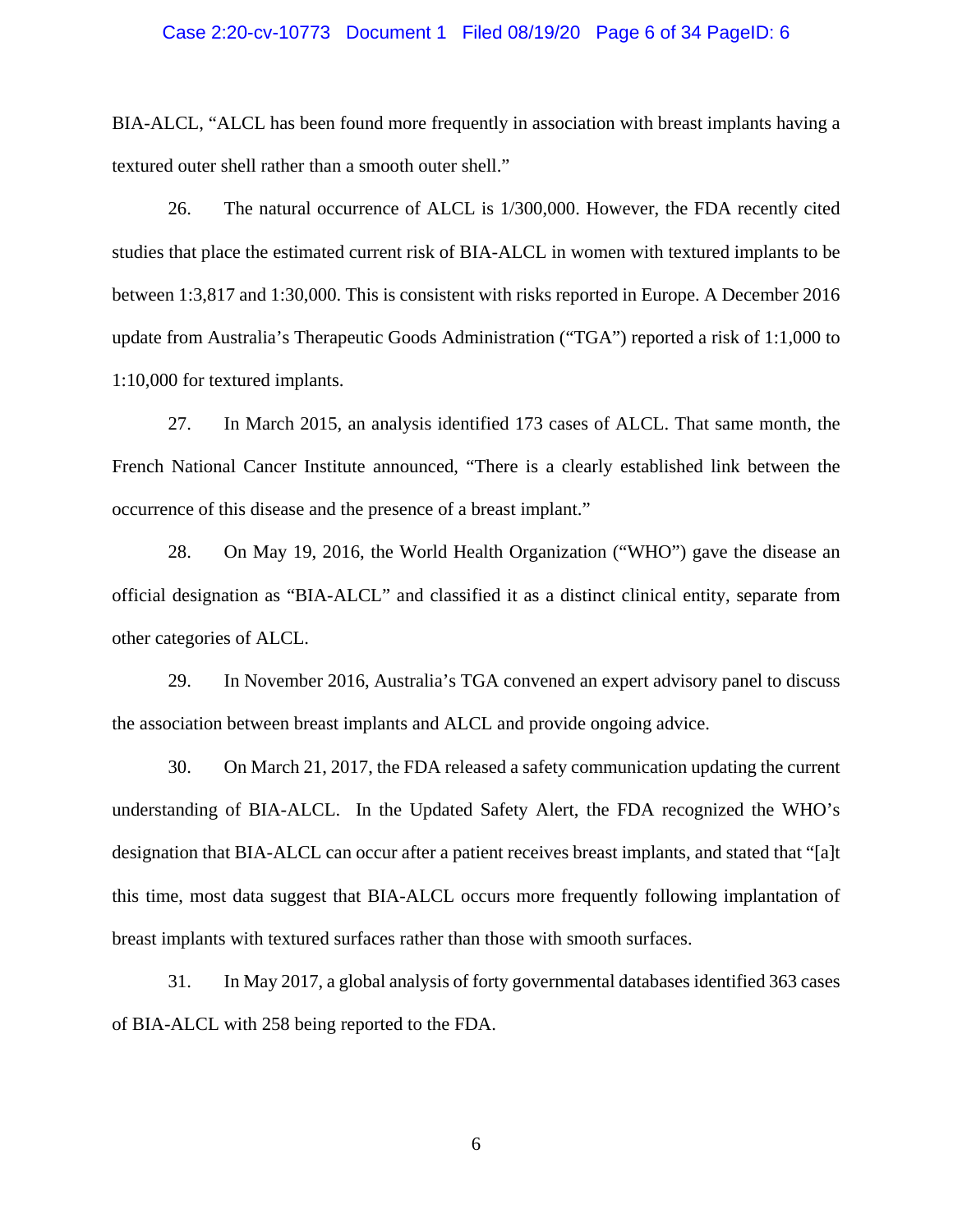### Case 2:20-cv-10773 Document 1 Filed 08/19/20 Page 7 of 34 PageID: 7

32. A September 2017 update from the FDA reported that the agency had received a total of 414 medical device reports ("MDRs") related to breast implants and ALCL, including nine deaths.

33. On May 9, 2018, Australia's TGA reported 72 cases of ALCL in Australian patients.

34. In its July 24, 2019 announcement recalling the product, the FDA stated that there are 573 cases of BIA-ALCL worldwide and that 33 people have died, a "significant increase" since the FDA's last update earlier in 2019—reflecting 116 new cases and 24 more deaths.

35. The FDA stated that the risk of developing BIA-ALCL with Allergan BIOCELL textured implants is about six times that of becoming ill with textured implants from other manufacturers available in the U.S.

36. The FDA noted that of the 573 cases of BIA-ALCL, 481, or more than 80%, were attributed to Allergan implants, and of the 33 deaths caused by BIA-ALCL, 12 of the 13 patients for whom the implant manufacturer was known had an Allergan implant when she was diagnosed. Dr. Amy Abernethy, principal FDA deputy commissioner, stated: "Based on new data, our team concluded that action is necessary at this time to protect the public health." She further stated: "Once the evidence indicated that a specific manufacturer's product appeared to be directly linked to significant patient harm, including death, the FDA took action."

# **II. Allegan's Attempts to Conceal the Risks of ALCL Associated with its Breast Implants**

37. In 1976, Congress passed the Medical Device Amendments ("MDA") to the Federal Food, Drug and Cosmetic Act ("FDCA"). Upon enactment of the MDA, the FDA deemed saline-filled breast implants as Class II devices, to be reviewed through a premarket notification process. The devices could be publicly sold so long as manufacturers later provided "reasonable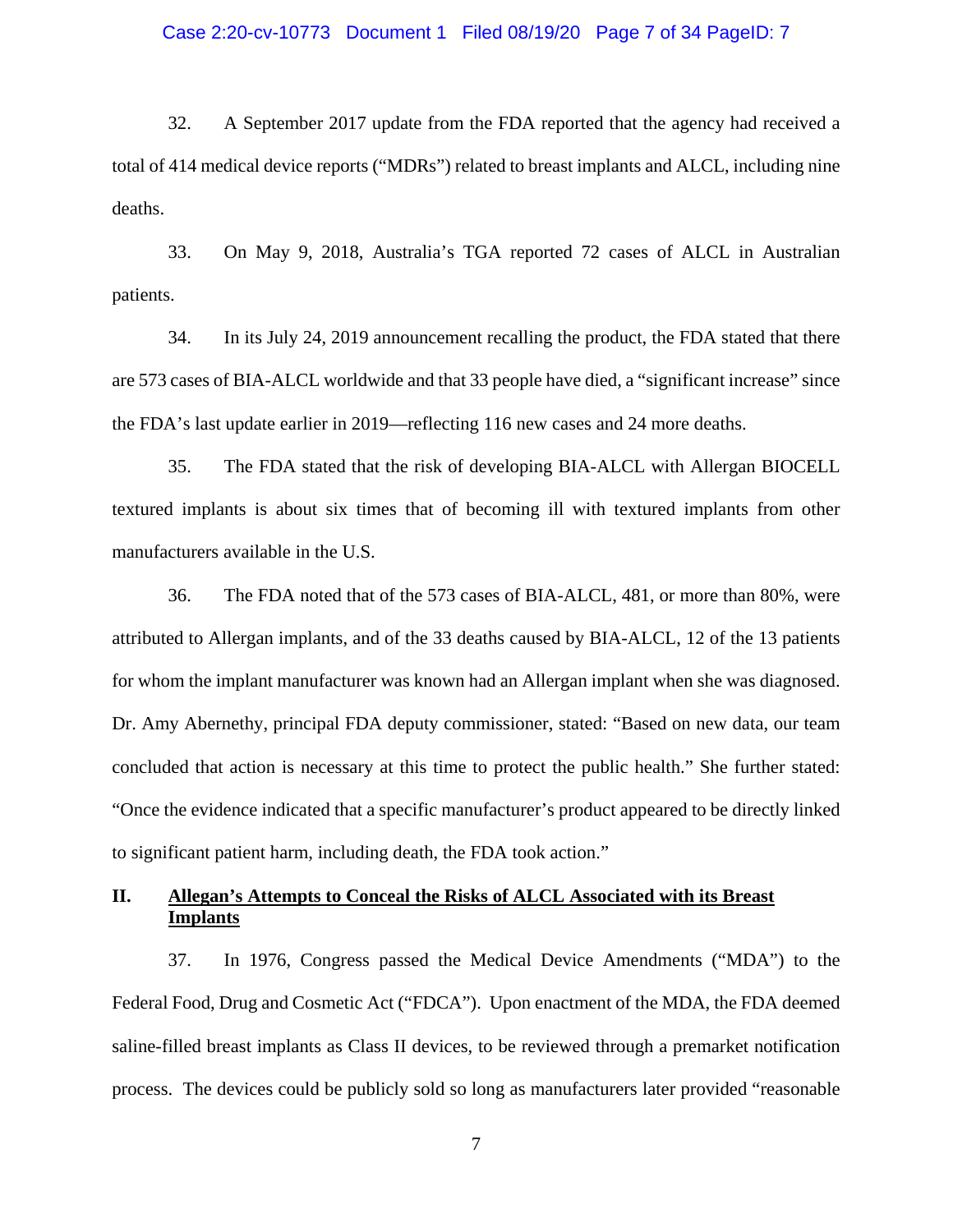### Case 2:20-cv-10773 Document 1 Filed 08/19/20 Page 8 of 34 PageID: 8

assurance" of the products' safety and effectiveness. 21 U.S.C. § 360e(d)(2). In 1988, in response to growing safety concerns, the FDA re-classified both saline-filled and silicone gel-filled breast implants as Class III devices requiring premarket approval ("PMA").

38. In April 1991, upon final publication of new regulations, the FDA began requiring breast implant manufacturers to obtain specific premarket approval by the FDA for any silicone gel-filled breast implants. Through its PMA process, the FDA engages in scientific evaluations of the safety and effectiveness of Class III medical devices. The FDA considers Class III devices to create the greatest risk to human safety, necessitating the implementation of special controls, including the requirement to obtain PMA under 21 U.S.C. § 360 prior to marketing the product to the public.

39. A PMA application must contain certain information that is critical to the FDA's evaluation of the medical devices including "an identification, discussion, and analysis of any other data, information or report relevant to an evaluation of the safety and effectiveness of the device known to or that should reasonably be known to the applicant from any sources, foreign or domestic, including information derived from investigations other than those proposed in the application and from commercial marketing experience." 21 C.F.R. §814.20(8)(ii).

40. After the FDA approves a device, the FDA-required labeling sets forth the conditions of use under which the product has been shown to meet the relevant standard for marketing. The definition of labeling extends to posters, tags, pamphlets, circulars, booklets, brochures, instruction books, Directions for Use ("DFU), and fillers.

41. In January 1992, because of safety and efficacy concerns, the FDA announced a voluntary moratorium on silicone gel-filled breast implants. The FDA requested manufactures to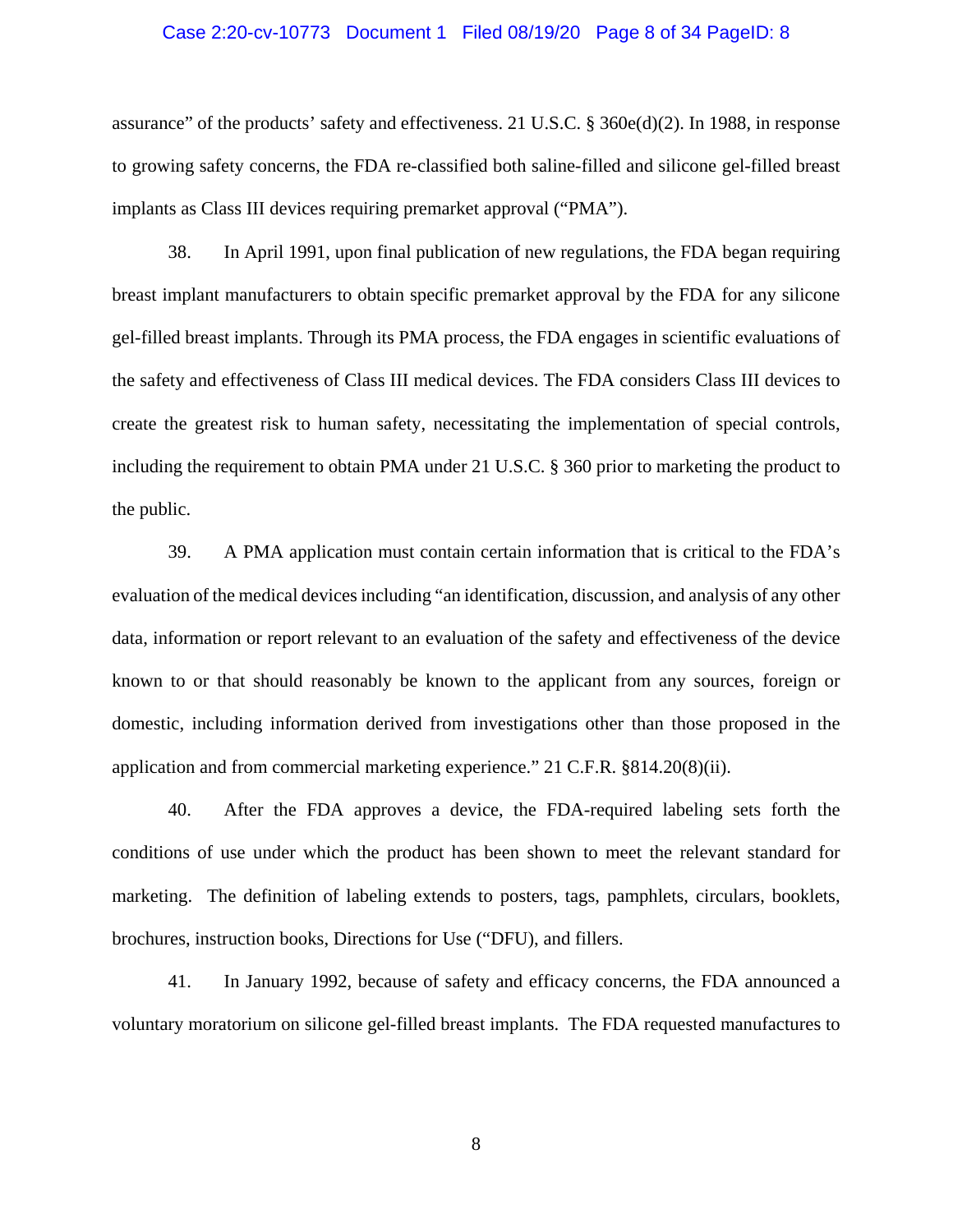#### Case 2:20-cv-10773 Document 1 Filed 08/19/20 Page 9 of 34 PageID: 9

stop supplying them and requested surgeons to stop implanting them while the FDA engaged in a further review of the implant devices.

42. In April 1992, the FDA entered into an agreement with McGhan setting forth the requirements for McGhan to conduct and submit data for their clinical trials of the silicone implant devices for use in reconstruction patients.

43. In March 1998, the FDA approved McGhan's study protocol, which allowed the manufacturer to begin enrolling patients in the study. This study was referred to as the "Adjunct Study" and it involved reconstruction patients. McGhan was to take all reasonable steps to ensure that it received informed consent from all patients before implantation of any device on a form consistent with that which had previously been approved by the FDA, and McGhan was to make sure all product labeling was consistent with the agreement and the terms of the approved protocols.

44. Also in 1998, the FDA approved McGhan's investigational device exemption ("IDE") for use of the same devices for breast augmentation. This study was referred to as the "CORE" study. It involved breast reconstruction, and revision (revision-augmentation and revision-reconstruction) patients. McGhan was to take all reasonable steps to ensure that it received informed consent from all patients before implantation of any device on a form consistent with that which had previously been approved by the FDA, and McGhan was to ensure that all product labeling was consistent with the agreement and the terms of the approved protocols. Patient follow-up was to be at 0-4 weeks, 6 months, 12 months, 24 months, and annually through 10 years.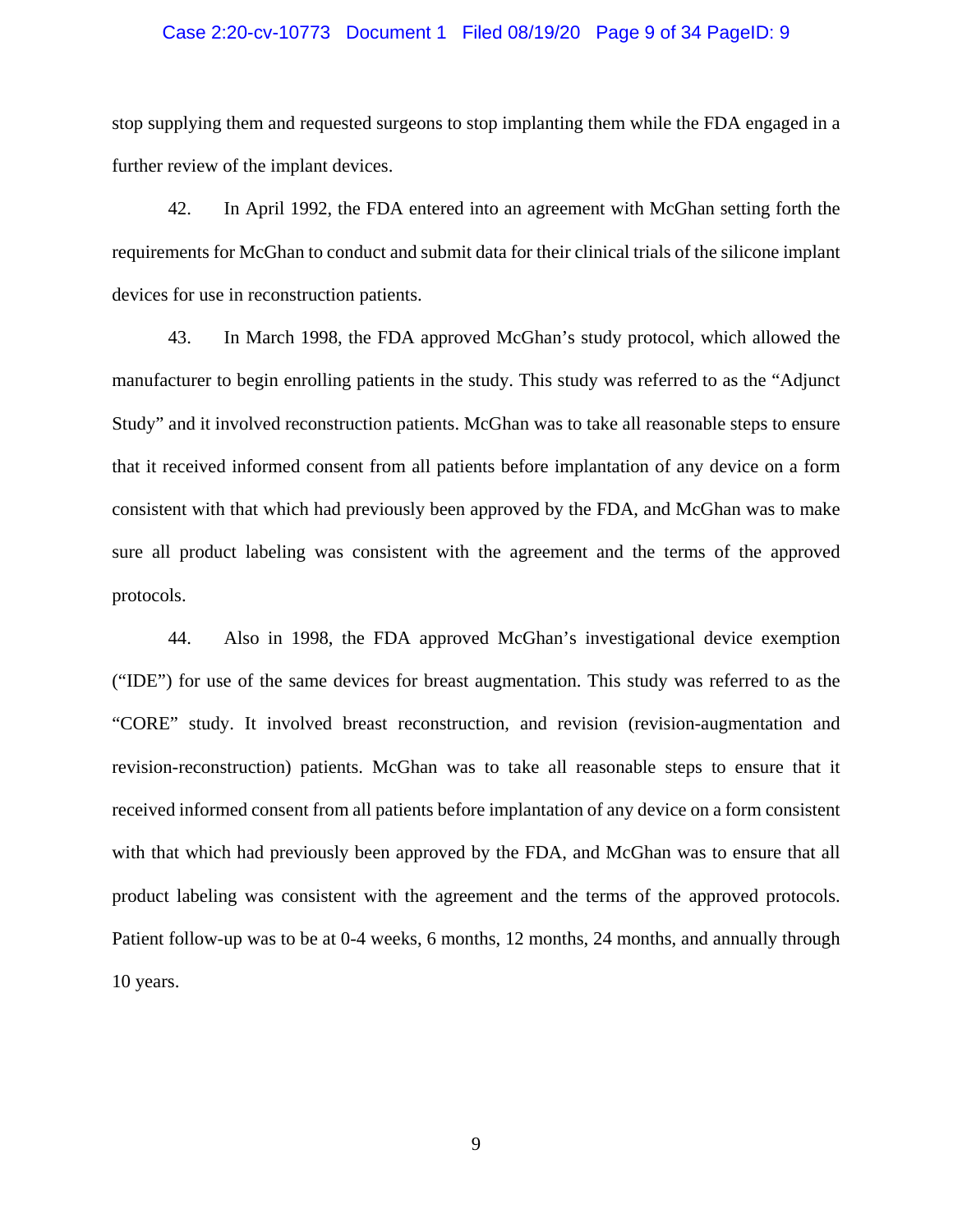### Case 2:20-cv-10773 Document 1 Filed 08/19/20 Page 10 of 34 PageID: 10

45. As the adjunct and CORE studies progressed, the FDA continued its oversight and considered material submitted about the adjunct and CORE studies submitted by McGhan each year.

46. In late 1999-early 2000, the Advisory Panel on General and Plastic Surgery reviewed implant PMAs. This panel met in open session on March  $1 - 3$ , 2000, where the general consensus was that patient labeling should include as much information as possible to address all possible risks and complication with information on expected outcomes and that the information should be focused on product-specific data.

47. On May 10, 2000, the FDA announced that it had approved McGhan's PMA for BIOCELL textured shell surfaced saline-filled breast implants for augmentation in women age 18 and older and for reconstruction in women of any age application, including Styles 163, 168, 363 and 468.

48. As a condition of Defendant's PMA, and in order to provide continued reasonable assurance of the safety and effectiveness of the device, the Defendants were required to submit written report information concerning any adverse reaction, side effect, injury, toxicity, or sensitivity reaction that was attributable to the device and (a) had not been addressed by the devices' labeling or (b) had been addressed by the device's labeling, but occurred with unexpected severity or frequency. 21 C.F.R. §814.32(a)(9).

49. According to the approval order, Defendants were required to report to the FDA information from any source that reasonably suggests that a device marketed by the Defendant may have caused or contributed to a death or serious injury; or has malfunctioned and such device or similar device marketed by the manufacturer or importer would be likely cause or contribute to a death or serious injury if the malfunction were to reoccur.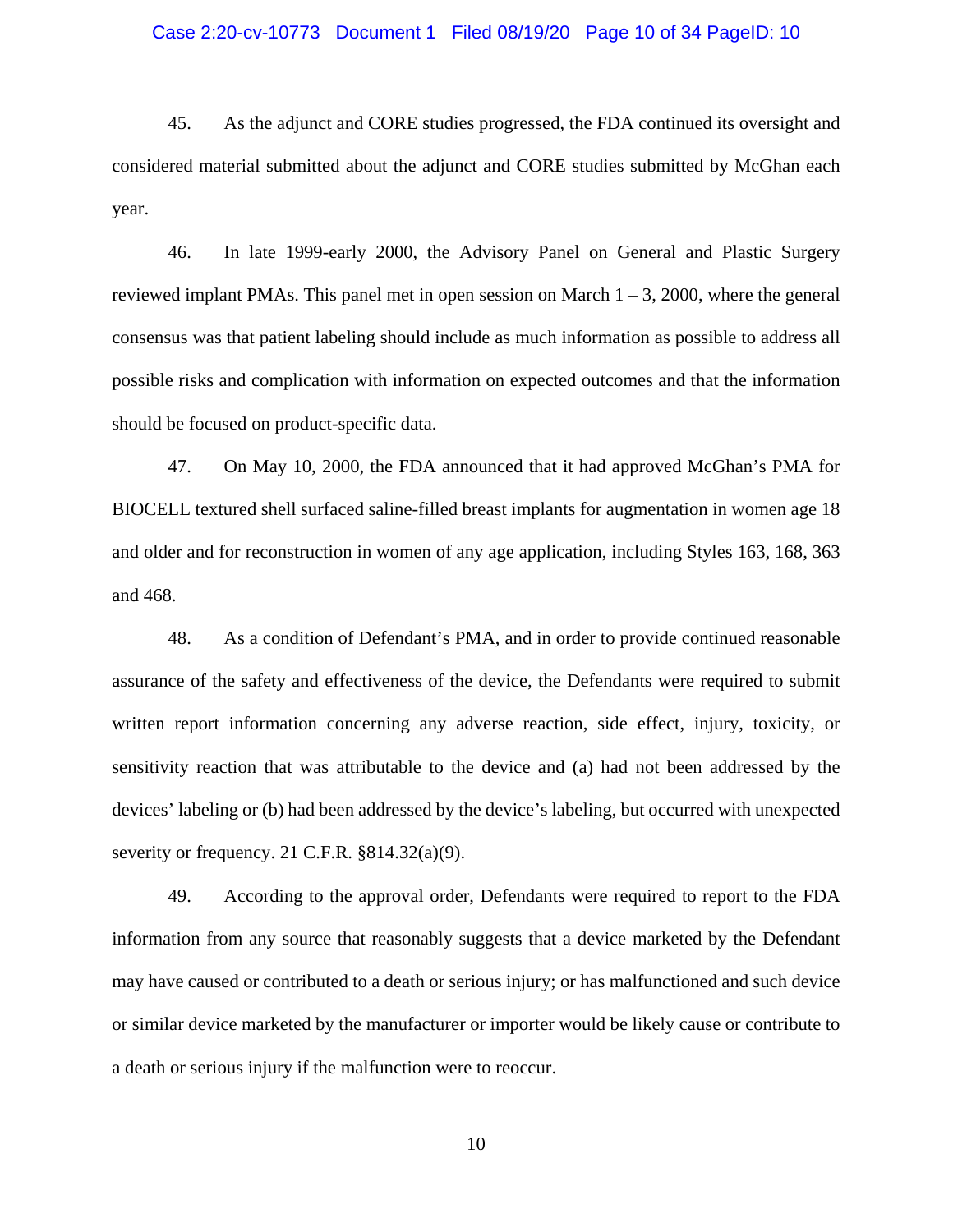### Case 2:20-cv-10773 Document 1 Filed 08/19/20 Page 11 of 34 PageID: 11

50. In January 2002, McGhan, now known as Inamed Corporation, submitted to the FDA the first PMA for their silicone gel-filled breast implants.

51. On March 23, 2006, Allergan, Inc. completed its acquisition of Inamed Corporation, which expanded Allergan's global position as a premier specialty medical device company in high-growth markets such as the breast implant market.

52. In November 2006, Defendants' silicone-filled breast implants (under the brand name "Natrelle") received pre-market approval by the FDA under PMA number P020056.

53. As conditions of the 2006 approval, the FDA required Allergan to conduct six postapproval studies to characterize the long-term performance and safety of the devices. The postapproval studies for Allergan's Natrelle® Silicone-Filled breast implants included:

> a. Core Post-Approval Studies (Core Studies) – To assess long-term clinical performance of breast implants in women that enrolled in studies to support premarket approval applications. These studies were designed to follow women for 10 years after initial implantation.

> b. Large Post-Approval Studies (Large Studies) – To assess long-term outcomes and identify rare adverse events by enrolling more than 40,000 silicone gelfilled breast implant patients, following them for 10 years.

> c. Device Failure Studies (Failure Studies) – To further characterize the modes and causes of failure of explanted devices over a 10-year period.

> d. Focus Group Studies – To improve the format and content of the patient labeling.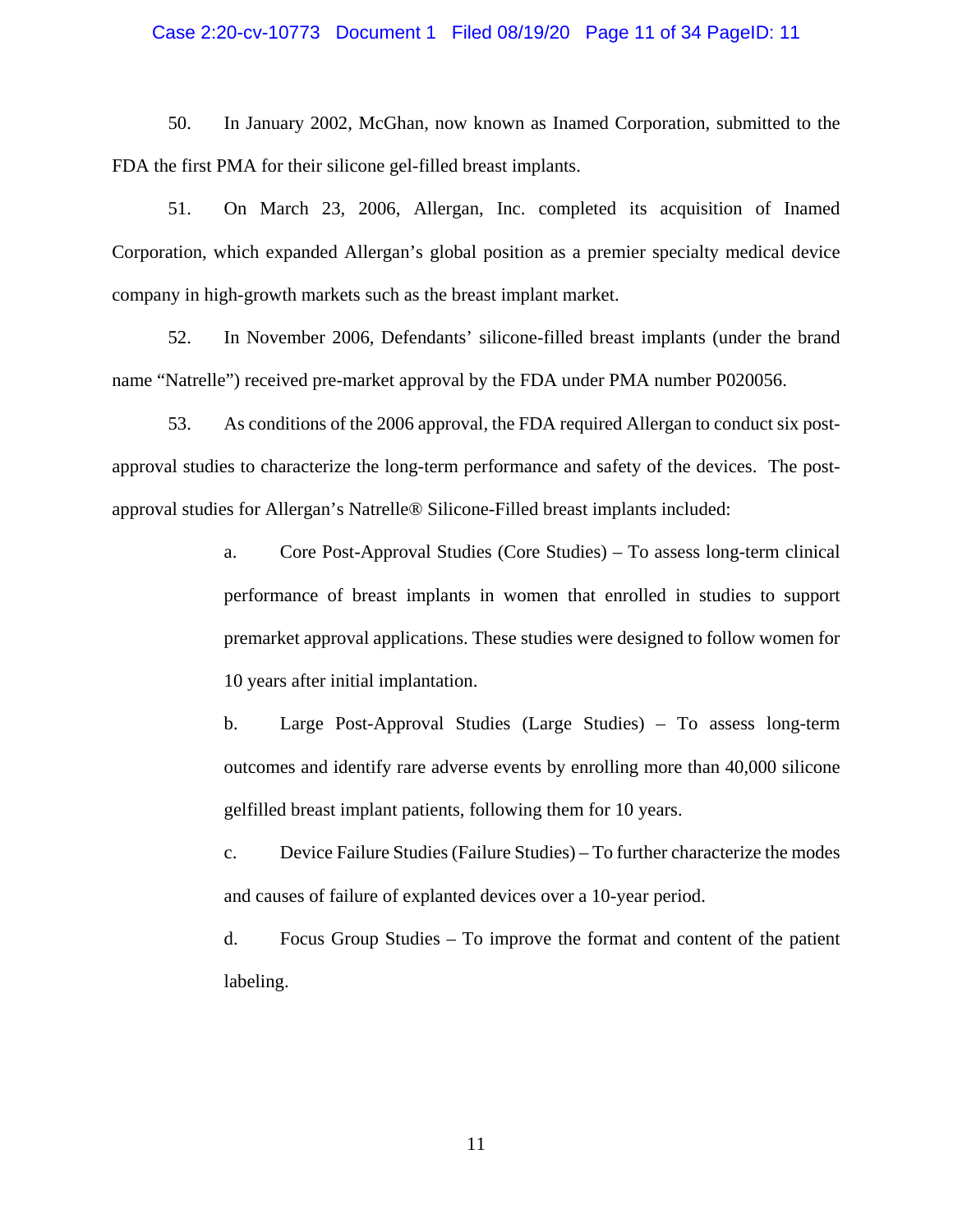### Case 2:20-cv-10773 Document 1 Filed 08/19/20 Page 12 of 34 PageID: 12

e. Annual Physician Informed Decision Survey (Informed Decision Study) – To monitor the process of how patient labeling is distributed to women considering silicone gel-filled breast implants.

f. Adjunct Studies – To provide performance and safety information about silicone gel-filled breast implants for the period when implants could only be used for reconstruction and replacement of existing implants.

54. The PMA provided that "[f]ailure to comply with any post-approval requirement constitutes a ground for withdrawal of approval of a PMA. Commercial distribution of a device that is not in compliance with these conditions is a violation of the act."

55. After receiving premarket approval for a Class III device, manufacturers are subject to a continuous obligation to comply with Medical Device Reporting pursuant to 21 U.S.C. §  $360i(a)(1)$  and 21 C.F.R. § 803.50(a). Significant to this action, manufacturers are required to file adverse event reports with the FDA.

56. In February 2013, Defendants received pre-market approval of the 410 Highly Cohesive Anatomically Shaped Silicone-Filled Breast Implants (also under the brand name "Natrelle") by the FDA under PMA number P040046.

57. In February 2013, the DFU for PMA P040046, reported ALCL under an "other reported condition."

58. As conditions of the 2006 and 2013 approvals, the FDA required Defendants to conduct six post-approval studies to characterize the long-term performance and safety of the devices.

59. Defendants' failure to comply with the FDA's post-approval requirements, which conditioned approval of PMAs P99074, P040046 and P020056, and the commercial distribution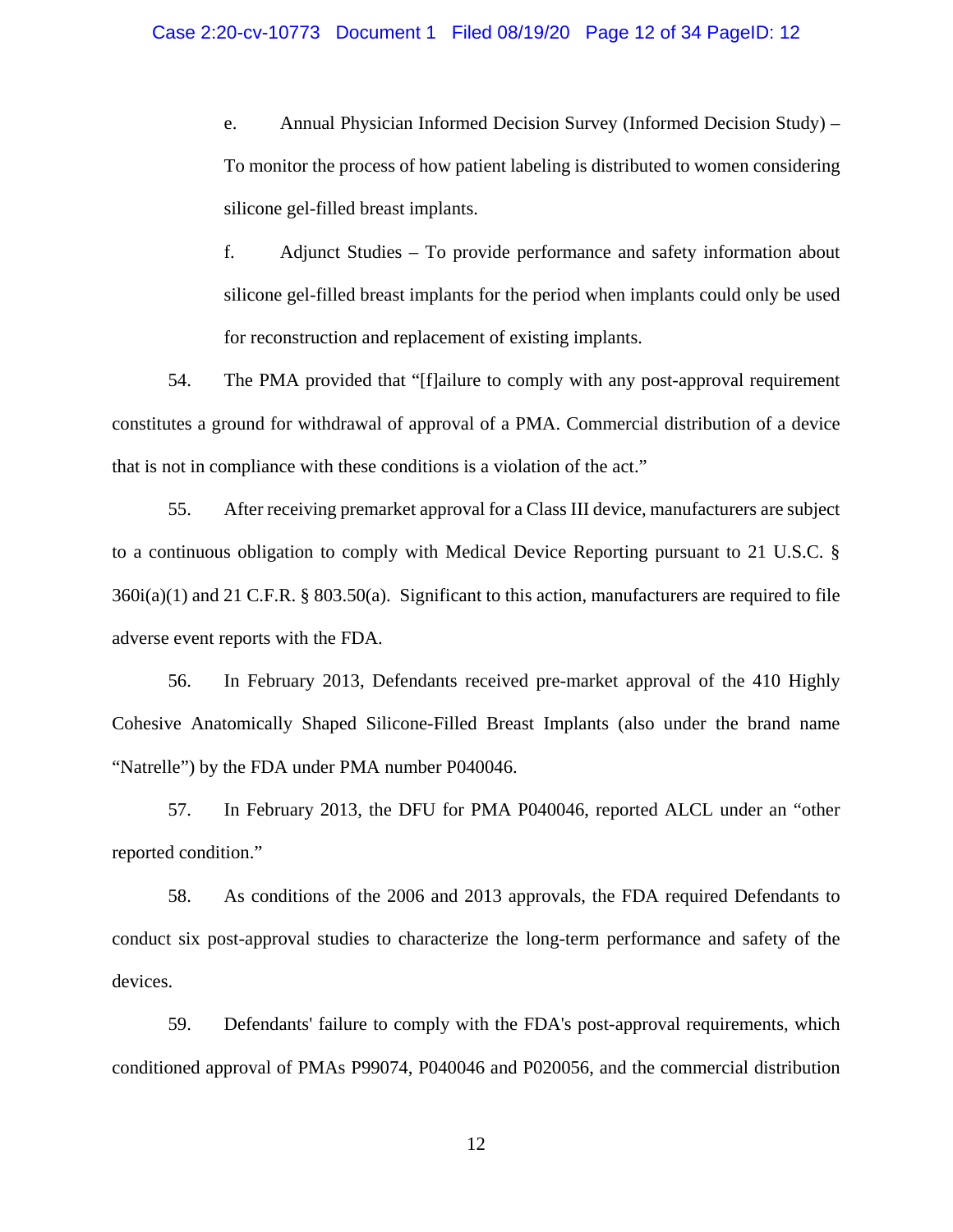### Case 2:20-cv-10773 Document 1 Filed 08/19/20 Page 13 of 34 PageID: 13

of devices that were not in compliance with the requirements of the PMAs is a violation of the FFDCA.

60. The primary responsibility for timely and accurately communicating complete, accurate, and current safety and efficacy information related to any medical device, including BIOCELL Breast Implants, rests with the PMA applicant manufacturer.

61. At all times relevant, and pursuant to 21 C.F.R.  $\S$ 7.40(a), a PMA applicant manufacturer may voluntarily recall its product to carry out its responsibility to protect the public health and well-being from products that present a risk of injury or gross deception.

62. The primary responsibility for timely and accurately communicating complete, accurate, and current safety and efficacy information related to medical devices, such as Allergan's Natrelle® Silicone-Filled breast implants, rests with the manufacturer.

63. This primary reporting obligation instills in the manufacturer a duty to vigilantly monitor all reasonably available information, to closely track clinical experiences, and to fully and promptly report all relevant information, specifically but not limited to adverse events, to the FDA, the healthcare community, and consumers.

64. According to the FDA, the purpose of filing the reports is to monitor device performance, detect potential device-related safety issues, and contribute to benefit-risk assessments. $<sup>1</sup>$  $<sup>1</sup>$  $<sup>1</sup>$ </sup>

65. These reports can be accessed on the FDA's Manufacturer and User Facility Device Experience ("MAUDE"). Running a search on MAUDE as of the date of this Complaint generates over 300 BIA-ALCL cases and approximately 1,400 injury reports.

l

<span id="page-12-0"></span><sup>1</sup> *See* https://www.accessdata.fda.gov/scripts/cdrh/cfdocs/cfMAUDE/search.CFM (last visited December 19, 2019).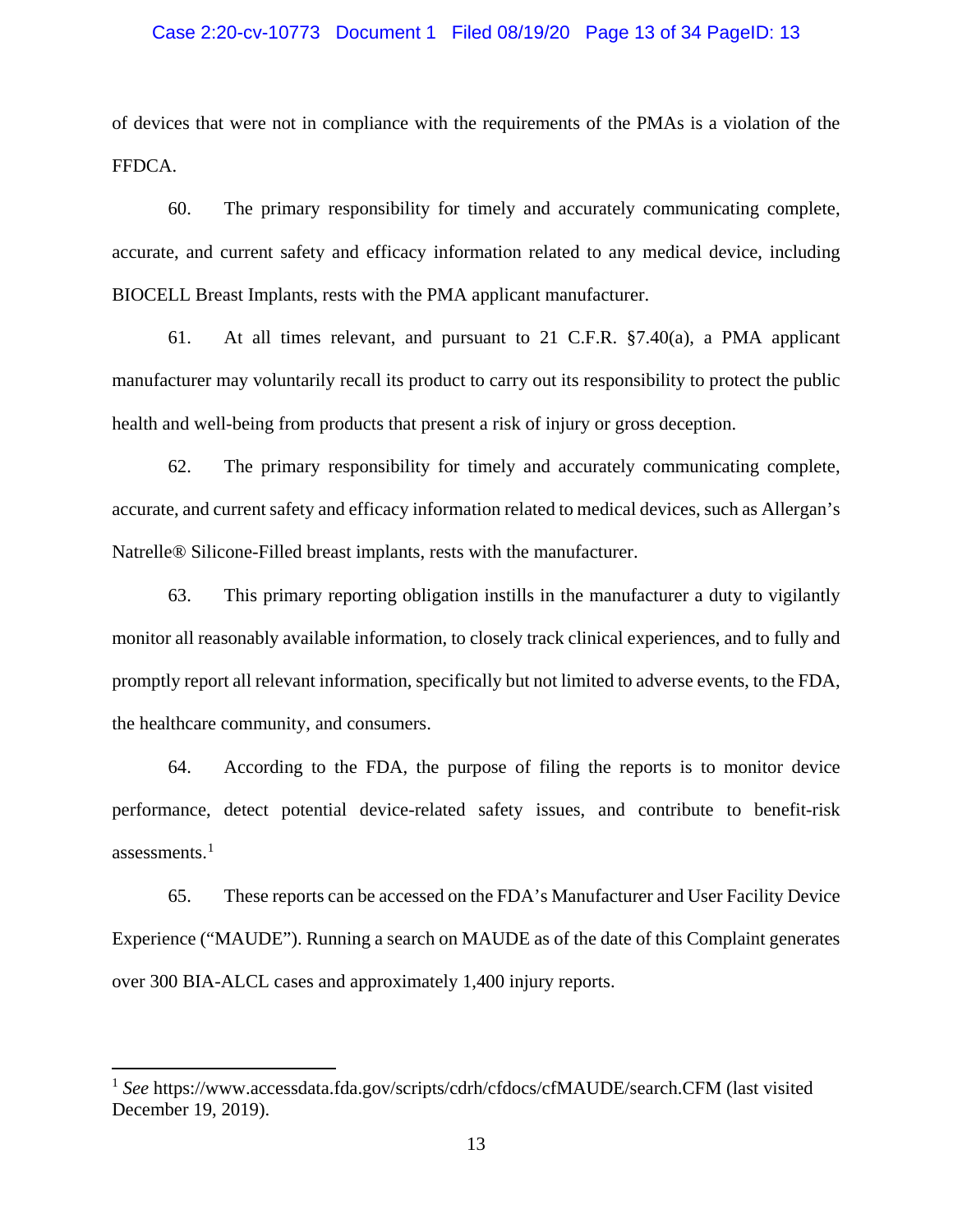### Case 2:20-cv-10773 Document 1 Filed 08/19/20 Page 14 of 34 PageID: 14

66. In order to conceal the true number of adverse event reports, Allergan reported adverse event reports with incorrect manufacturer names, including "Santa Barbra" and "Costa Rica," instead of under the name Allergan. As a result, consumers, healthcare professionals, and the FDA were unable to detect trends in Allergan's products, depriving the market of the necessary information to make an informed decision about whether Allergan's products were safe and effective.

67. Equally as troubling, Allergan's practice was to "bury evidence of ruptures and other injuries by reporting them as routine events that did not require public disclosure" until  $2017.<sup>2</sup>$  $2017.<sup>2</sup>$ 

68. This was done through filing "Alternative Summary Reports" ("ASR") for multiple adverse event reports all at one time, instead of filing an adverse event report for each individual adverse event. The ASRs require less detail and are not publicly available through the MAUDE website.

69. In 2017, the FDA no longer permitted the filing of ASRs. Prior to 2017, there were, on average, fewer than 200 breast implant injuries reported a year. In 2017, this number skyrocketed to 4,567 adverse events, and nearly doubled to 8,242 in the first half of 2018.

70. Due to Allergan's reporting practices, medical professionals and consumers relying on the public reports would be unable to draw an accurate conclusion about the safety of a particular medical device.

71. Indeed, Allergan reported a case of possible BIA-ALCL through a non-public  $ASR.<sup>3</sup>$  $ASR.<sup>3</sup>$  $ASR.<sup>3</sup>$ 

 $\overline{\phantom{a}}$ 

<span id="page-13-1"></span><span id="page-13-0"></span><sup>2</sup> *See* https://www.icij.org/investigations/implant-files/breast-implant-injuries-kept-hidden-asnew-health-threats-surface (last visited December 19, 2019). <sup>3</sup> *See*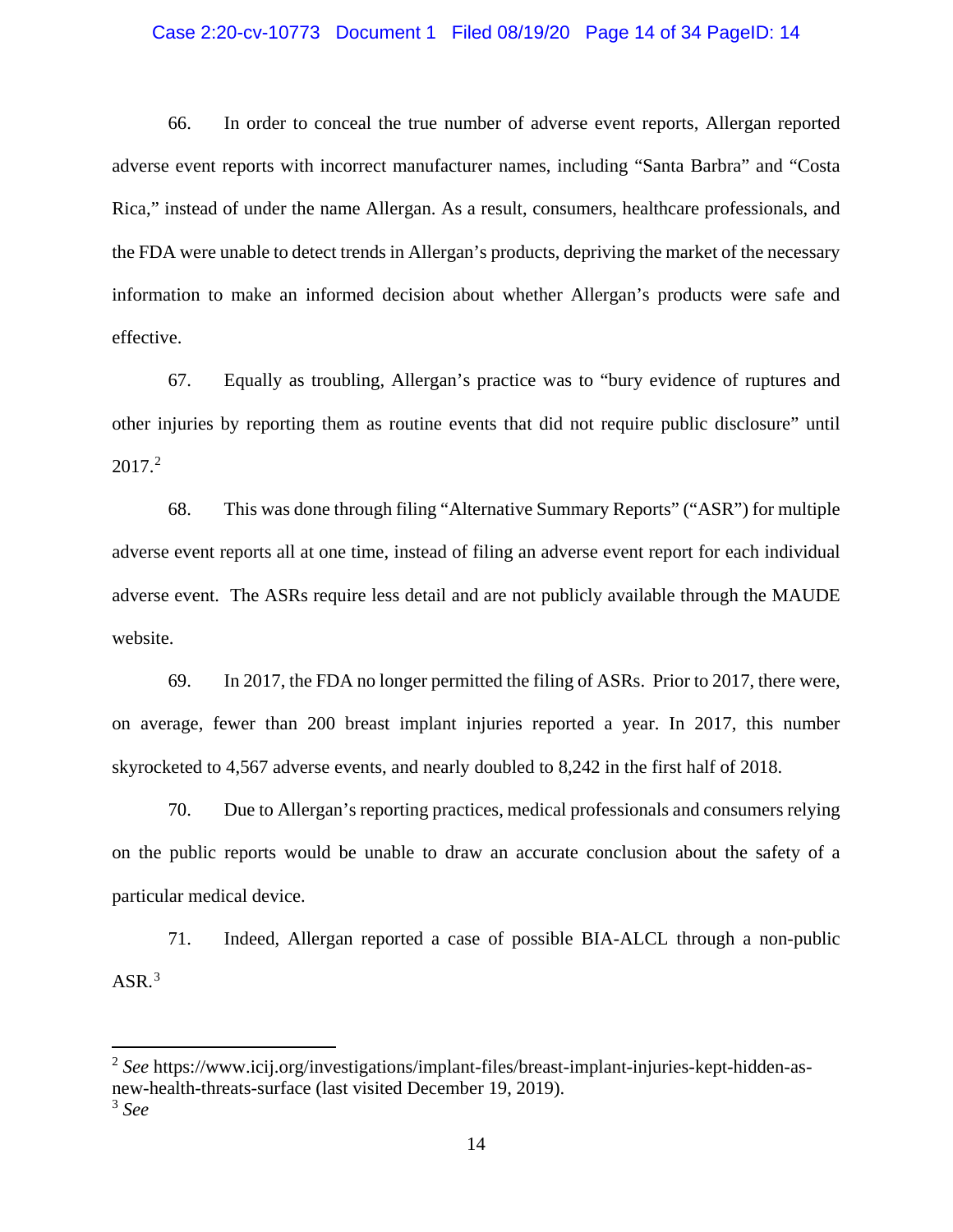### Case 2:20-cv-10773 Document 1 Filed 08/19/20 Page 15 of 34 PageID: 15

72. Delayed reporting prevents the healthcare community and the public from timely learning of risks which inevitably play a part in their decision-making, including by both physicians and consumers, regarding treatments and procedures, and thereby exposes countless additional women to potential harm.

73. Allergan failed to report adverse events from the post-market approval studies commissioned as part of the implant's PMA approval that would have led to reports suggesting the devices' contribution to serious injury.

74. Had Defendants not intentionally failed to comply with their clearly-established post-market surveillance obligations, Plaintiff would have decided against implantation.

75. Under applicable state law, which does not impose duties or requirements materially different from those imposed by federal law, Allergan had a duty to exercise reasonable care in adequately warning Plaintiff, and/or implanting medical professionals about the dangers of Allergan's Natrelle® Silicone-Filled breast implants, and about all adverse events of which Allergan became aware, and further, had a post-market duty to identify, monitor, and report all adverse events and all risks associated with the product.

76. Despite having knowledge and possession of evidence showing that the use of Allergan's textured breast implants was dangerous and likely to place consumers' health at serious risk, Allergan refused or recklessly failed to identify, disclose, and warn of the health hazards and risks associated with the product, and about all adverse events that were known to Allergan.

 $\overline{\phantom{a}}$ 

https://www.accessdata.fda.gov/scripts/cdrh/cfdocs/cfmaude/Detail.cfm?MDRFOI\_\_ID=752170 8 (last visited December 19, 2019) ("[A] possible association has been identified between breast implants and the rare development of anaplastic large cell lymphoma (alcl), a type of nonhodgkin[]s lymphoma.").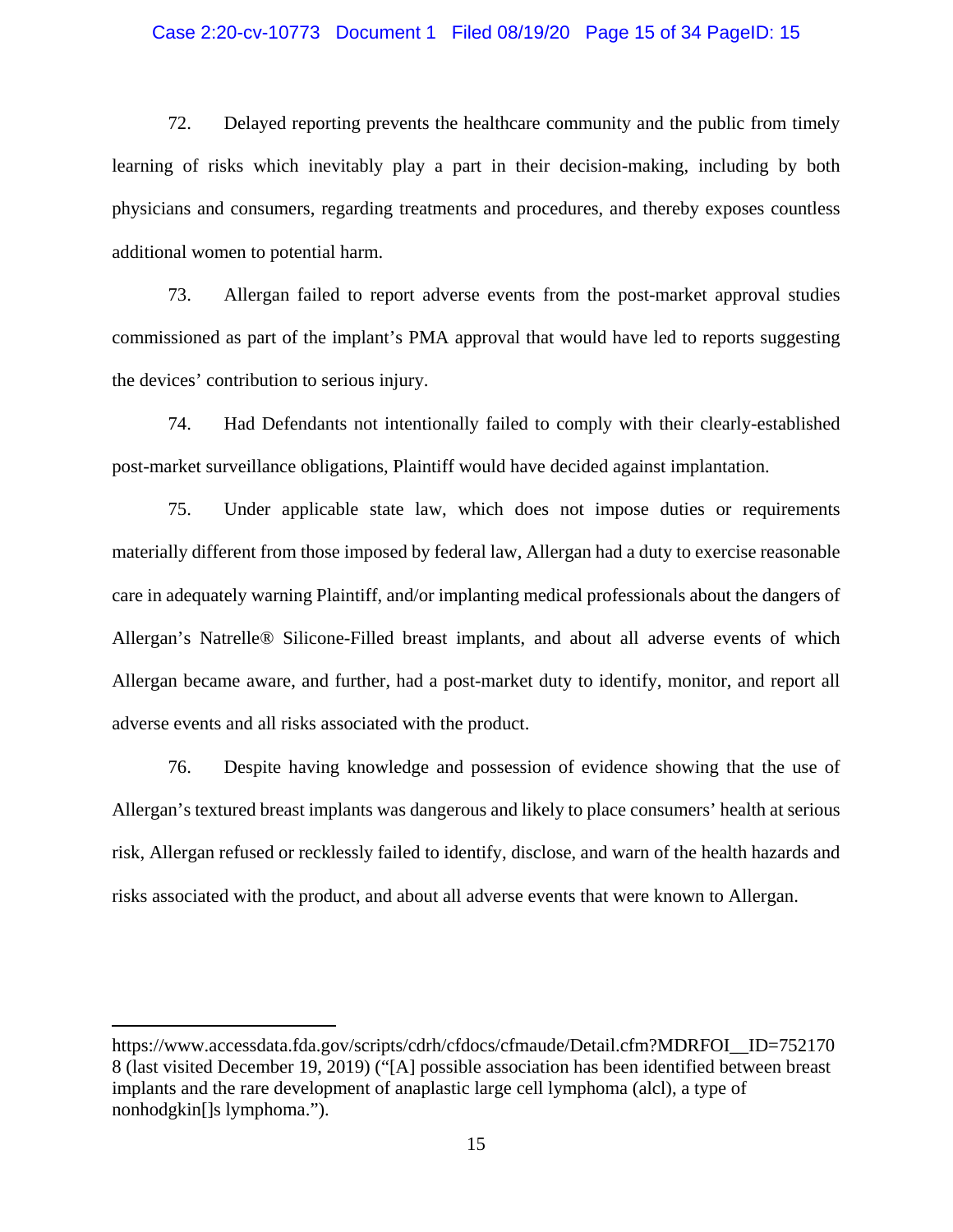### Case 2:20-cv-10773 Document 1 Filed 08/19/20 Page 16 of 34 PageID: 16

77. Pursuant to 21 C.F.R. § 814.39(d)(1)-(2), Allergan was required to unilaterally make "[l]abeling changes that add or strengthen a contraindication, warning, precaution, or information about an adverse reaction for which there is reasonable evidence of a causal association" in order to "reflect newly acquired information."

78. From 2006 through the date of Plaintiffs' implants, Allergan continually acquired new information regarding the strong association between its Natrelle® and BIOCELL implants and the development of BIA-ALCL; an association that was significantly higher than any other textured breast implant.

79. Based on the newly acquired information, Allergan had an obligation to unilaterally make changes to the directions for use ("DFU") for its Natrelle® and BIOCELL implants to add or strengthen the warnings about the causal association between the product and the development of BIA-ALCL.

80. Rather than strengthen the information about the link between its product and BIA-ALCL, Allergan instead actively concealed its acquired knowledge of the causal link through its manipulation of adverse event reports and other public reports as described above.

81. Additionally, under applicable state laws, which do not impose duties or requirements materially different from those imposed by federal law, Allergan had a duty to revise its product labeling after becoming aware of otherwise undisclosed dangers in its Natrelle® and BIOCELL breast implant products. Allergan refused and recklessly and intentionally failed to do so.

82. Each of the deficiencies in Allergan's post-market compliance, including those described above, was a "failure to comply with any post-approval requirement" and each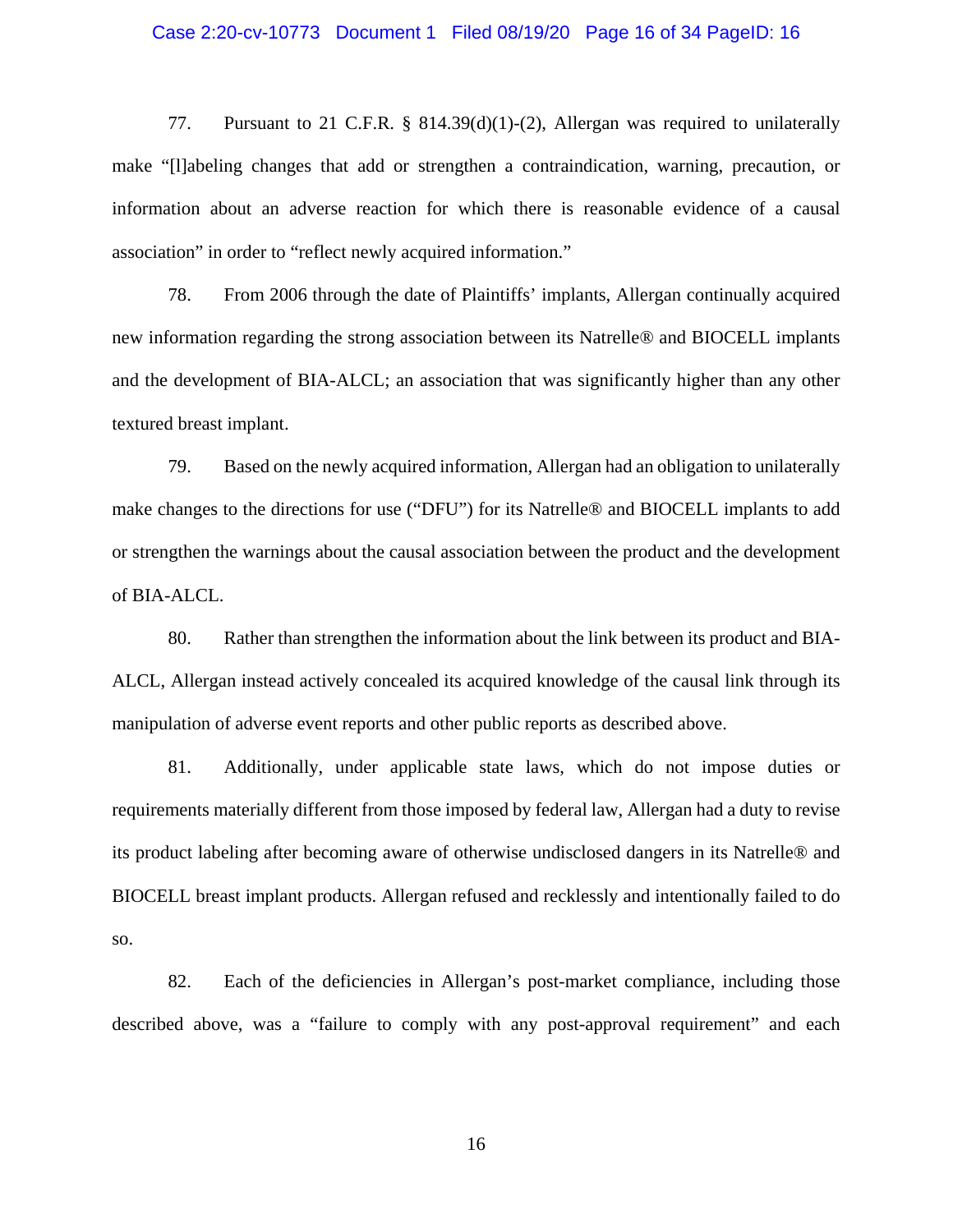### Case 2:20-cv-10773 Document 1 Filed 08/19/20 Page 17 of 34 PageID: 17

constituted a ground for withdrawal of the PMA. Defendants' conduct violated Defendants' duties under the law.

83. Notwithstanding Allergan's failures to comply with post-approval requirements, including the failures described above, Allergan continued to distribute its Natrelle® and BIOCELL breast implants commercially. As expressly provided in the PMA, such distribution was a violation of federal law.

84. Had Allergan substantially complied with the PMA, rather than flagrantly, recklessly, and intentionally underperforming the post-approval requirements as alleged above, Allergan's disclosures would have led to much wider knowledge of the risks associated with Allergan's products. In addition, Allergan's physician and patient labeling would have materially changed over time, and patients including Plaintiffs, and medical providers including Plaintiffs' physicians, would not have purchased or implanted Allergan's products.

# **III. Defendants' Worldwide Recall of BIOCELL Breast Implants and Tissue Expanders and Subsequent BIOCELL Replacement Warranty Program**

85. On July 24, 2019, Defendants announced a voluntary worldwide withdrawal of unused stock of BIOCELL textured breast implants and tissue expanders from doctors' offices and hospitals, and a suspension of any future sales, which is part of the voluntary recall of BIOCELL textured breast implants and tissue expanders.

86. On July 30, 2019, Carrie Strom, Senior Vice President, U.S. Medical Aesthetics, sent a letter to "Allergan Plastic Surgery Customer[s]" outlining Defendants' BIOCELL Replacement Warranty, which provides reimbursement for up to \$1,000 in diagnostic fees and up to \$7,500 in surgical fees. Defendants will not be providing surgical fee assistance to revision patients.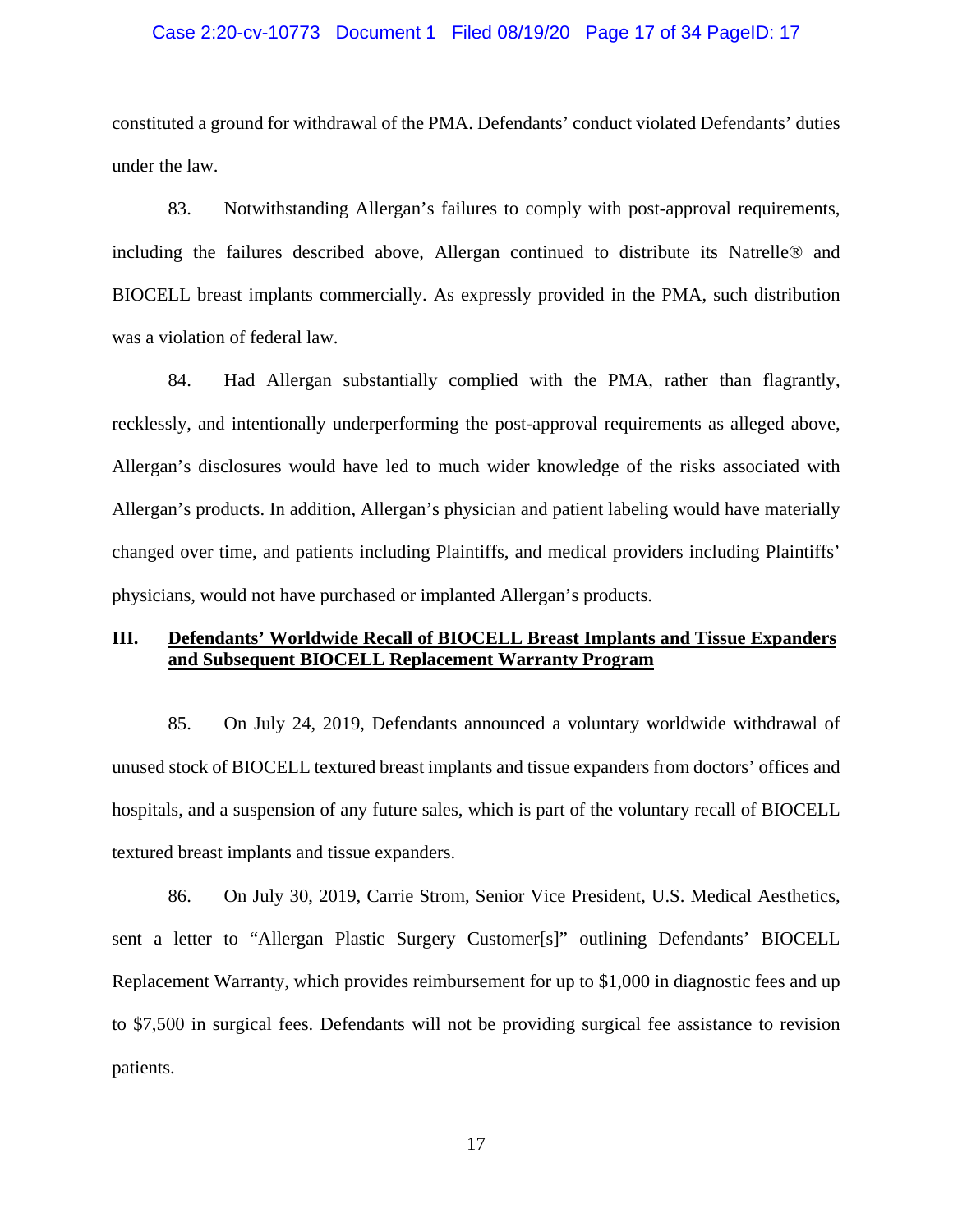### Case 2:20-cv-10773 Document 1 Filed 08/19/20 Page 18 of 34 PageID: 18

87. Upon information and belief, the BIOCELL Replacement Warranty is deemed consideration for release of Defendants' liability and it requests those opting into this program to forever discharge Defendants and any related persons and entities from all claims arising out of the use of their BIOCELL products.

88. Defendants' BIOCELL Replacement program, which started on July 24, 2019 will last only until July 24, 2021.

89. Patients who decide to keep their BIOCELL textured devices will continue to be covered under the NATRELLE ConfidencePlus Warranty, which includes reimbursement for up to \$1,000 in diagnostic fees and up to \$7,500 in surgical fees related to diagnosing and treating BIA-ALCL.

90. Upon information and belief, women who have a recalled implant beyond the ConfidencePlus 10-year warranty period are not offered reimbursement in diagnostic fees or in surgical fees related to diagnosis and treating BIA-ALCL.

91. Defendants' July 24, 2019, recall and July 30, 2019, BIOCELL replacement program do not mitigate the damages to women who have or had BIOCELL devices in their bodies.

# **IV. Plaintiff's BIOCELL Implant and Resulting Harm**

92. Plaintiff SACHIKO JUNGBLUTH is and was at all times alleged herein a citizen of the State of Texas.

93. Plaintiff was implanted with BIOCELL Natrelle Silicone-Filled Textured breast implants on November 13, 2014.

94. Plaintiff would not have purchased Allergan BIOCELL products had she been properly appraised of the risks of BIA-ALCL associated with BIOCELL or the risk of needing a revision surgery to remove and replace the BIOCELL implants.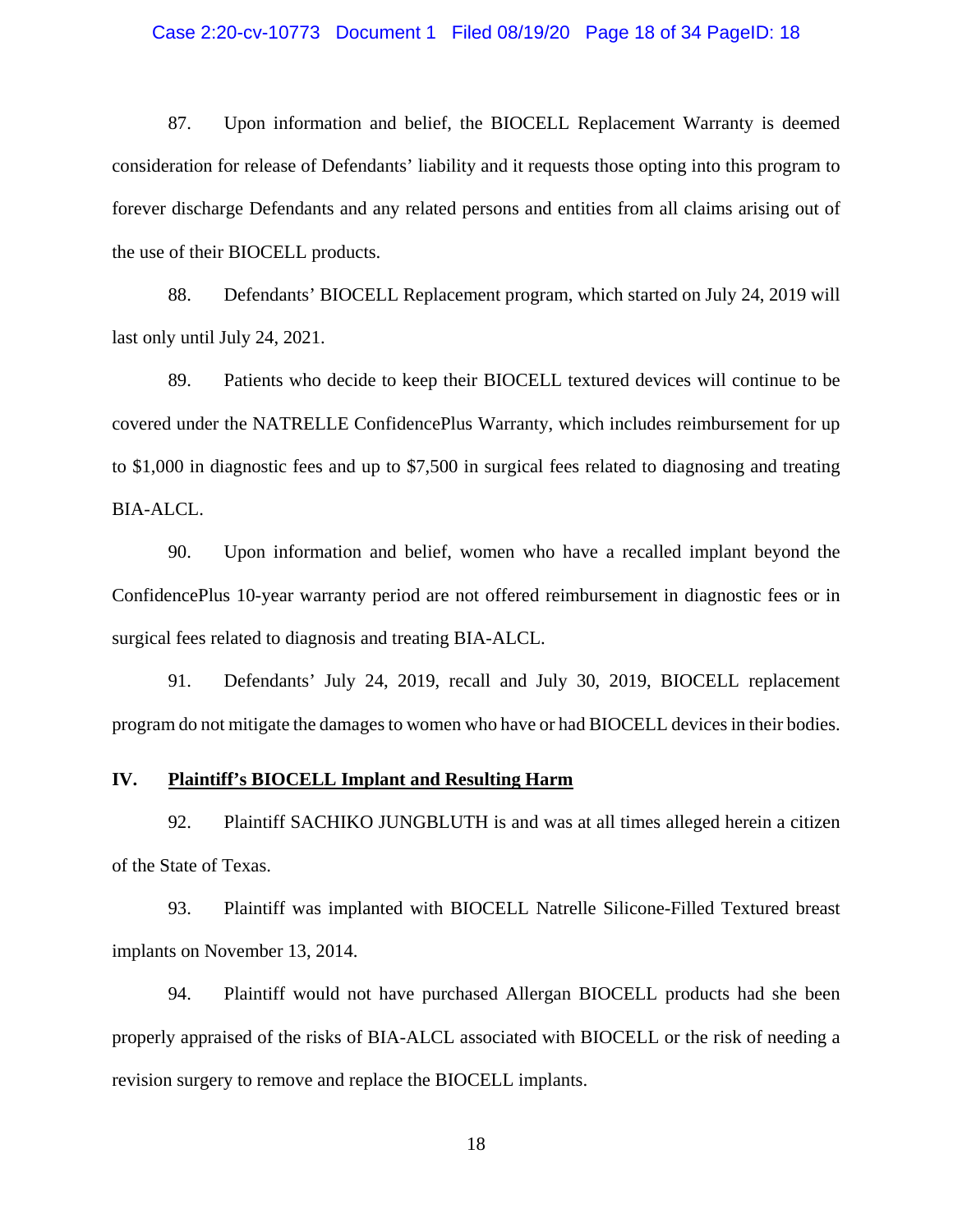### Case 2:20-cv-10773 Document 1 Filed 08/19/20 Page 19 of 34 PageID: 19

95. Plaintiff is at an increased risk of developing BIA-ALCL and underwent revision surgery to remove the recalled BIOCELL implants.

### **V. Tolling of the Statute of Limitations and Estoppel**

### **A. Discovery Rule Tolling**

96. Plaintiff did not discover, and could not have discovered through the exercise of reasonable diligence, that her BIOCELL implants increased the risk of her incurring BIA-ALCL

97. Plaintiff did not know of or discover facts that would have caused a reasonable person to suspect that her injuries were caused by BIOCELL, or by Defendants' concealment of the fact that BIOCELL dramatically increased the risk of BIA-ALCL. The information linking BIA-ALCL was contained exclusively in articles that were published in scientific journals. Plaintiff did not have access to these scientific articles because they were behind a paywall. And even had the articles been more widely available, the significance of these highly technical articles would not have been apparent to Plaintiff.

98. Plaintiff could not have reasonably discovered the true extent of Defendants' deception about BIOCELL's safety until Defendants recalled her implants.

99. For these reasons, all applicable statutes of limitation have been tolled by operation of the discovery rule.

### **B. Fraudulent Concealment Tolling**

100. All applicable statutes of limitation have also been tolled by Defendants' fraudulent concealment throughout the period relevant to this action of the risk of BIA-ALCL from BIOCELL.

101. Instead of disclosing to consumers the link between BIOCELL and the BIA-ALCL, Defendants continued to manufacture and sell BIOCELL without disclosing this information on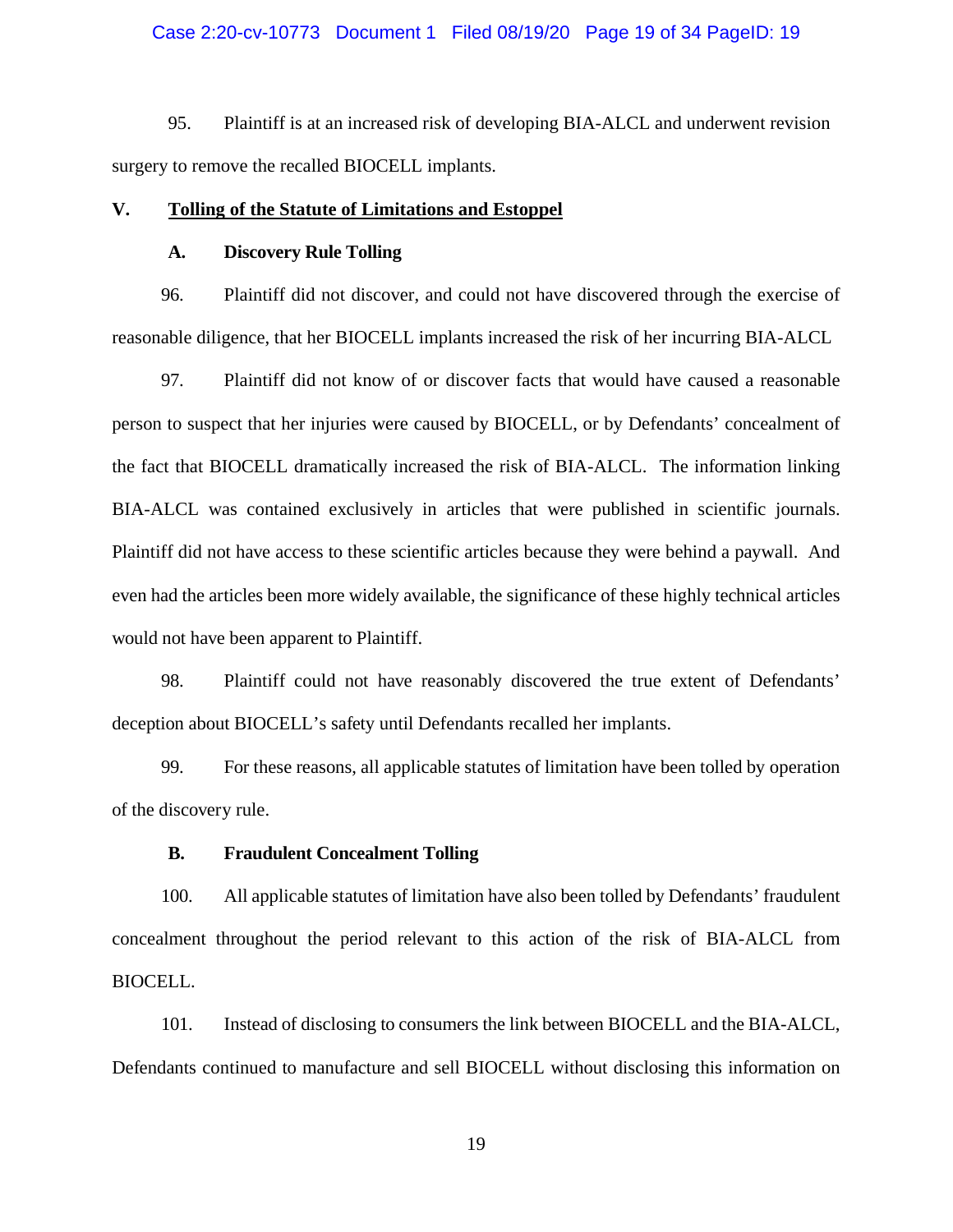### Case 2:20-cv-10773 Document 1 Filed 08/19/20 Page 20 of 34 PageID: 20

the drug's label or elsewhere. Further, Defendants misled the public into believing BIOCELL was safe by repeatedly touting the safety of BIOCELL.

### **C. Estoppel**

102. Defendants were under a continuous duty to disclose to Plaintiff the risk of BIA-ALCL exposure associated with BIOCELL.

103. Defendants knowingly, affirmatively, and actively concealed or recklessly disregarded the true risks of BIOCELL and never updated the device's label to disclose this risk.

104. Based on the foregoing, Defendants are estopped from relying on any statutes of limitations in defense of this action.

### **CAUSES OF ACTION**

### **COUNT 1 NEGLIGENCE**

105. Plaintiff incorporates by reference all preceding paragraphs.

106. Defendants owed Plaintiff a duty of care and to warn of any risks associated with the recalled BIOCELL implants. Defendants knew or should have known of the true risks with BIOCELL implants but failed to warn Plaintiff and her physicians by failing to submit accurate adverse action reports. By submitting misleading adverse event reports, and concealing the risks associated with the recalled BIOCELL implants, Defendants negligently violated their duty of care to Plaintiff and her doctors.

107. Defendants were negligent in the design, manufacture, sale, testing, and/or distribution of BIOCELL in that they: (a) failed to use due care in designing, formulating, developing, testing, manufacture, and sale of BIOCELL so as to avoid or warn against the described risks to consumers who used BIOCELL; (b) placed an unsafe product into the stream of commerce; and (c)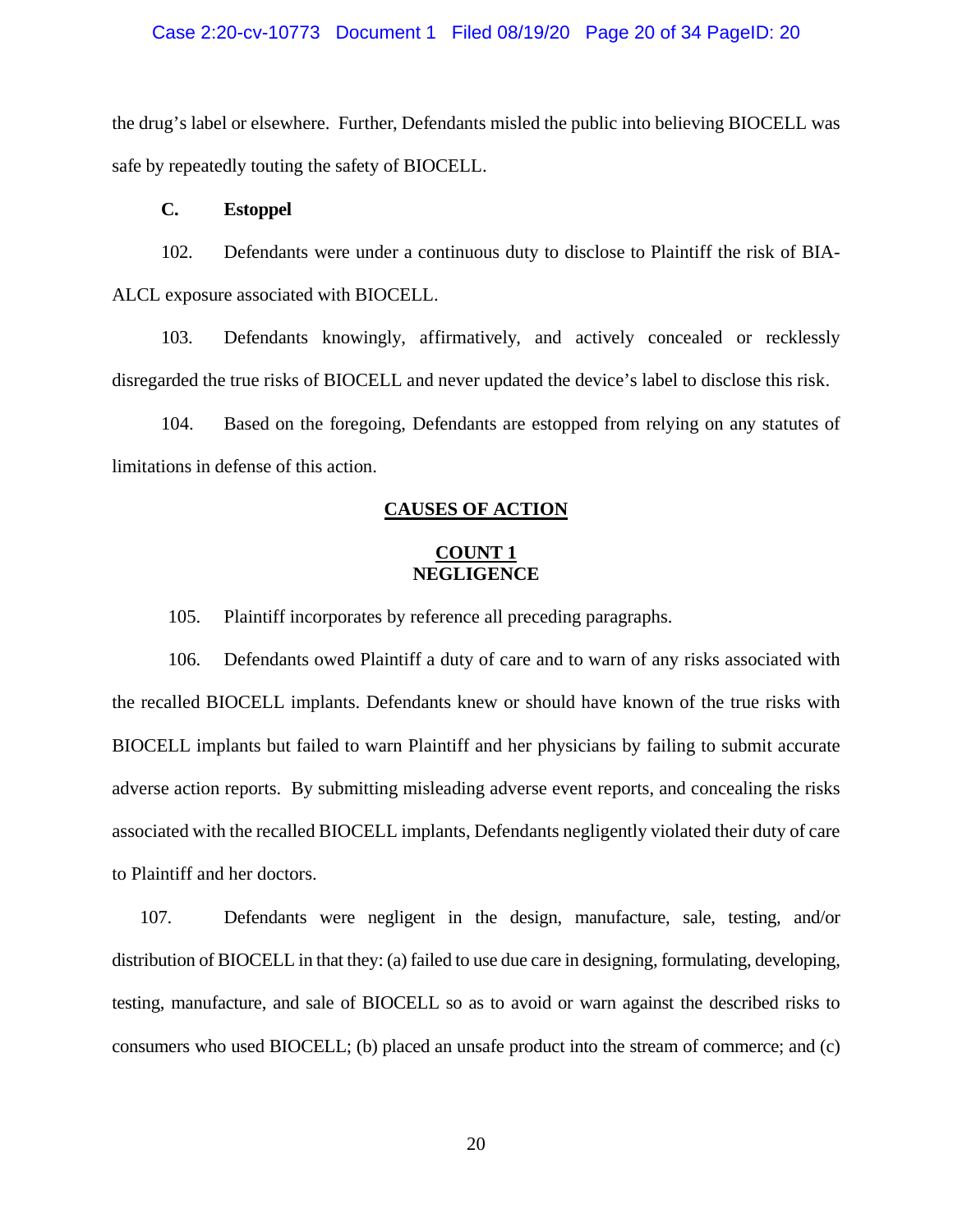### Case 2:20-cv-10773 Document 1 Filed 08/19/20 Page 21 of 34 PageID: 21

failed to discover or warn of the dangers associated with the use of BIOCELL despite having actual and/or constructive knowledge of such dangers.

108. Defendants' failure to provide adequate information and warning concerning the risk BIA-ALCL with the BIOCELL Implants and Tissue Expanders was a proximate cause of Plaintiff's increased risk of BIA-ALCL. But for Defendants' failure, Plaintiff would not be at an increased risk of BIA-ALCL.

109. Defendants' breach of duty caused Plaintiff damages in the form of surgical costs of removal of the products and/or the surgical and diagnostic fees and medical monitoring and invasive diagnostic procedures associated with retention of the products.

110. Plaintiff would not have purchased, chosen, and/or paid for all or part of the BIOCELL implants had she known that she would be exposed to the risk of developing BIA-ALCL.

111. Had Defendants complied with their obligation to study, monitor, accurately and timely report the known information about the increased risk of developing BIA-ALCL, the latency period of developing BIA-ALCL after implantations, symptoms of BIG-ALCL, and the proper diagnosis of BIA-ALCL, Plaintiff's treating physicians would have communicated the information to her.

112. Upon information and belief, when the BIOCELL Breast Implants placed into Plaintiff's body were manufactured, Defendants had the technological capability to manufacture its Breast Implants in a reasonably safe manner that would not put her at an increased risk of BIA-ALCL.

113. Plaintiff suffered damages in an amount to be determined at trial.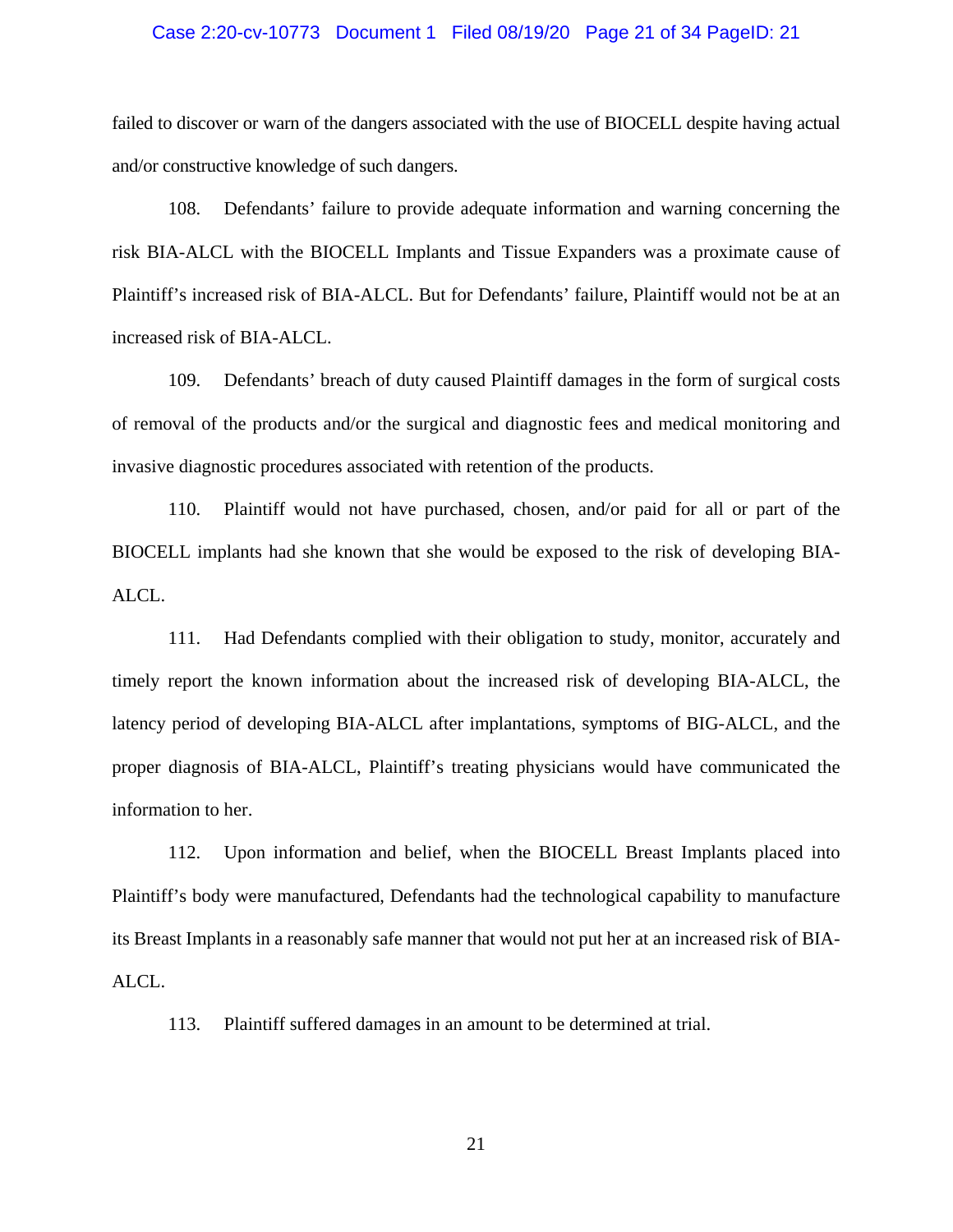### **COUNT 2 NEGLIGENT RECALL**

114. Plaintiff incorporates by reference all preceding paragraphs.

115. On July 24, 2019, the FDA requested that Allergan recall its BIOCELL products in the United States. That same day, Allergan voluntarily issued a worldwide recall of BIOCELL products.

116. In issuing a voluntary recall, Allergan assumed duties to Plaintiff to exercise reasonable care in issuing and implementing the recall.

117. Allergan breached its duties by failing to adequately warn Plaintiff of the dangers associated with the use of the recalled BIOCELL products and by refusing to pay for the surgical removal of Plaintiff's implants notwithstanding the clear connection between the recalled BIOCELL products and BIA-ALCL and the continuing risk the implants pose to Plaintiff's health.

118. As a direct result of Allergan's breach of duty, Plaintiff suffered harm in an amount to be determined at trial.

## **COUNT 3 STRICT LIABILITY - FAILURE TO WARN**

119. Plaintiff incorporates by reference all preceding paragraphs.

120. Defendants had a duty to warn Plaintiff regarding the true risks associated with BIOCELL implants through submitting accurate adverse event reports as well as amending its warnings contained within the product DFUs.

121. Defendants failed to provide adequate warnings regarding the risks of BIA-ALCL.

122. Defendants supplied to Plaintiff documents including the DFU, Patient Labeling, Brochures, Device Tracking Forms, and/or Warranty documents concerning their BIOCELL products.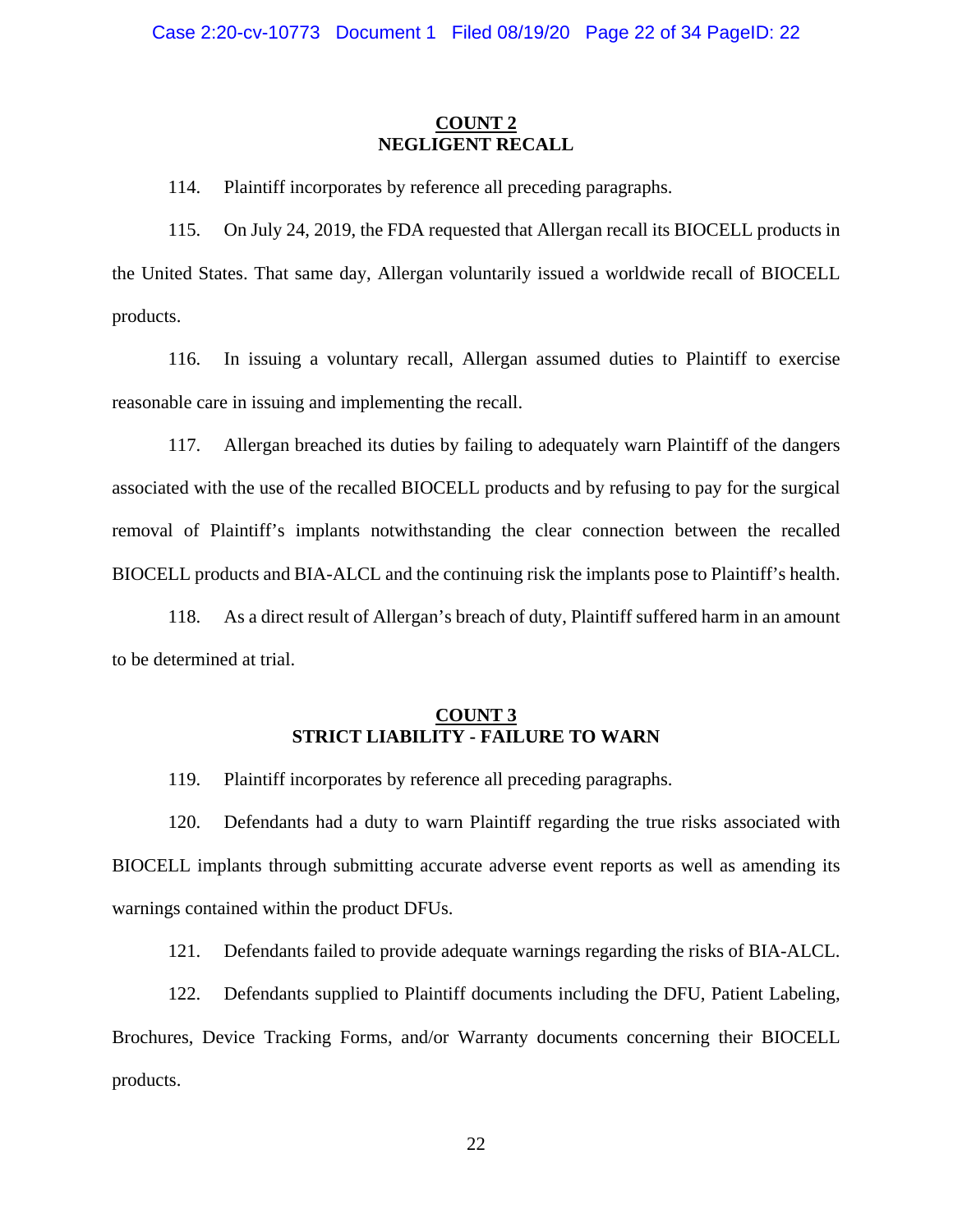### Case 2:20-cv-10773 Document 1 Filed 08/19/20 Page 23 of 34 PageID: 23

123. Plaintiff and her plastic surgeons who treated her had access to data concerning adverse events from the MAUDE database and Defendants' published studies.

124. Defendants had a duty to provide labeling to communicate Defendants' actual knowledge of the clear causal connection between its BIOCELL implants and BIA-ALCL, an association that was significantly greater than the risk posed by other manufacturers' breast implants.

125. Beginning in 1998, Defendants acquired and continued to acquire new information regarding the true risks with BIOCELL implants. Defendants knew the causal connection between their textured implants and BIA-ALCL before Plaintiff had the BIOCELL product implanted.

126. Beginning in 2006, Defendants continually acquired new information regarding the true risks with BIOCELL implants and their clear causal connection to BIA-ALCL but failed to warn Plaintiff and her physicians by not submitting accurate adverse action reports and failing to unilaterally strengthen their warnings. Defendants' failure to submit accurate adverse event reports made their warning inadequate and the implants defective.

127. Pursuant to 21 C.F.R. § 814.39(d)(1)-(2), Allergan was required to unilaterally make "[l]abeling changes that add or strengthen a contraindication, warning, precaution, or information about an adverse reaction for which there is reasonable evidence of a causal association" in order to "reflect newly acquired information."

128. Despite Allergan's obligation to unilaterally strengthen its warning regarding the knowledge of the link between BIOCELL implants and BIA-ALCL, it instead chose to actively conceal this knowledge and causal association through its manipulation of adverse event reports and other reporting data.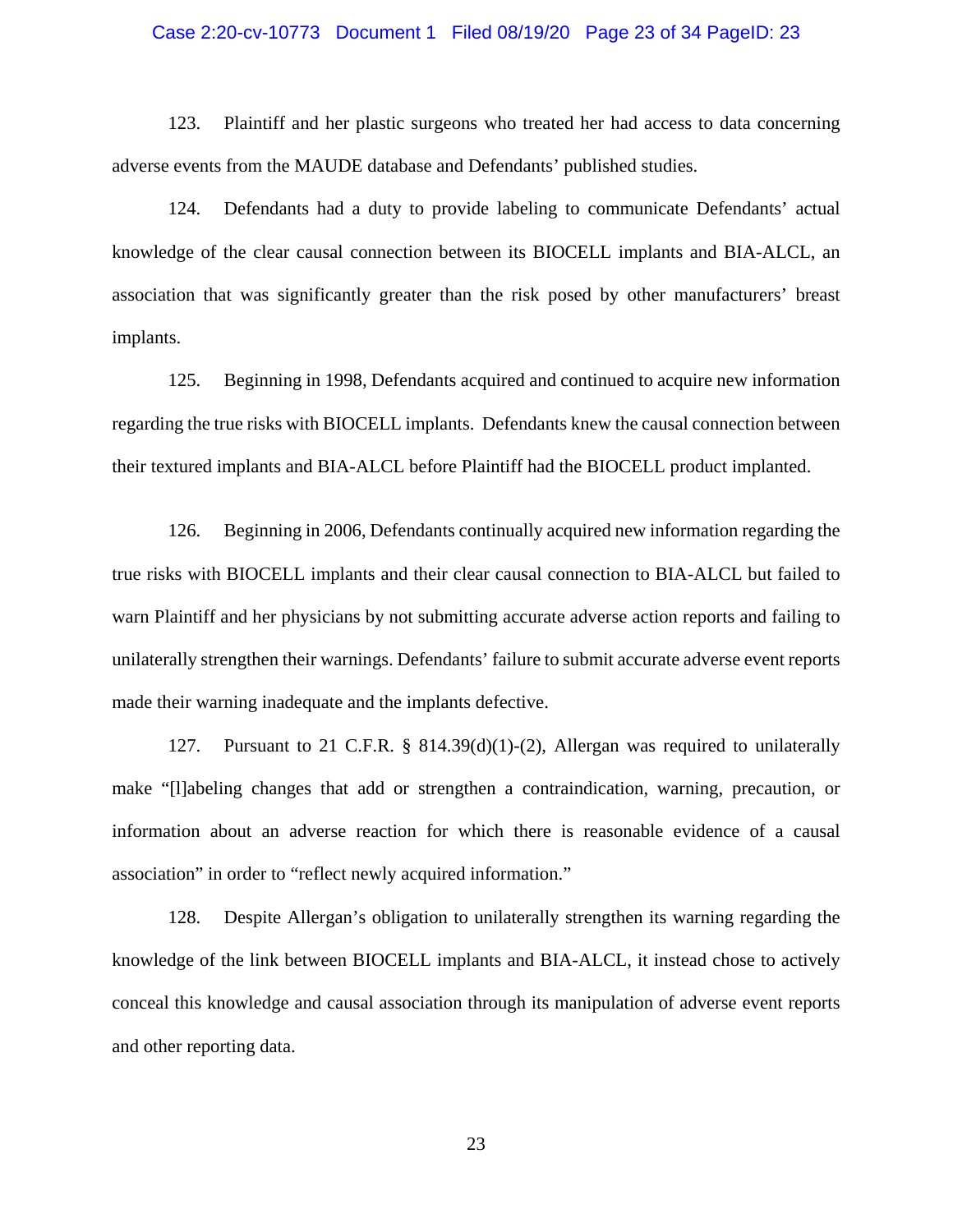### Case 2:20-cv-10773 Document 1 Filed 08/19/20 Page 24 of 34 PageID: 24

129. The DFU, Patient Labeling, Brochures, Device Tracking Forms, Warranty documents and Defendants' published literature lacked information concerning what the Defendants knew about BIA-ALCL.

130. Had Allergan properly reported those adverse events, the FDA would have required it to add warnings to the label or otherwise disseminate the additional adverse event information to the implanting doctors at a minimum, and would have required the BIOCELL implants to be recalled sooner. This is confirmed by the FDA's 2019 request that BIOCELL implants be recalled and removed from the market once Allergan disclosed the true causal association between the implants and BIA-ALCL.

131. The Defendants had a duty to disclose known risks to Plaintiff and her physicians. Despite the 2011 call from the FDA to determine how to identify safety signals that would better identify health risks associated with the breast implants, Defendants chose to submit ASRs until they were banned rather than report by way of MDRs which would have been publicly available. Defendants' failure to submit MDRs made their warning inadequate and accordingly rendered the implants defective.

132. Moreover, if implanting physicians had been provided with the appropriate warnings regarding the causal connection between BIOCELL implants and BIA-ALCL, they would have chosen to use an alternative product that did not present such a high risk of BIA-ALCL.

133. Defendants' breach of their duty to warn have caused Plaintiff damages in the form of surgical costs of removal of the products and/or the surgical and diagnostic fees and medical monitoring and invasive diagnostic procedures associated with retention of the products.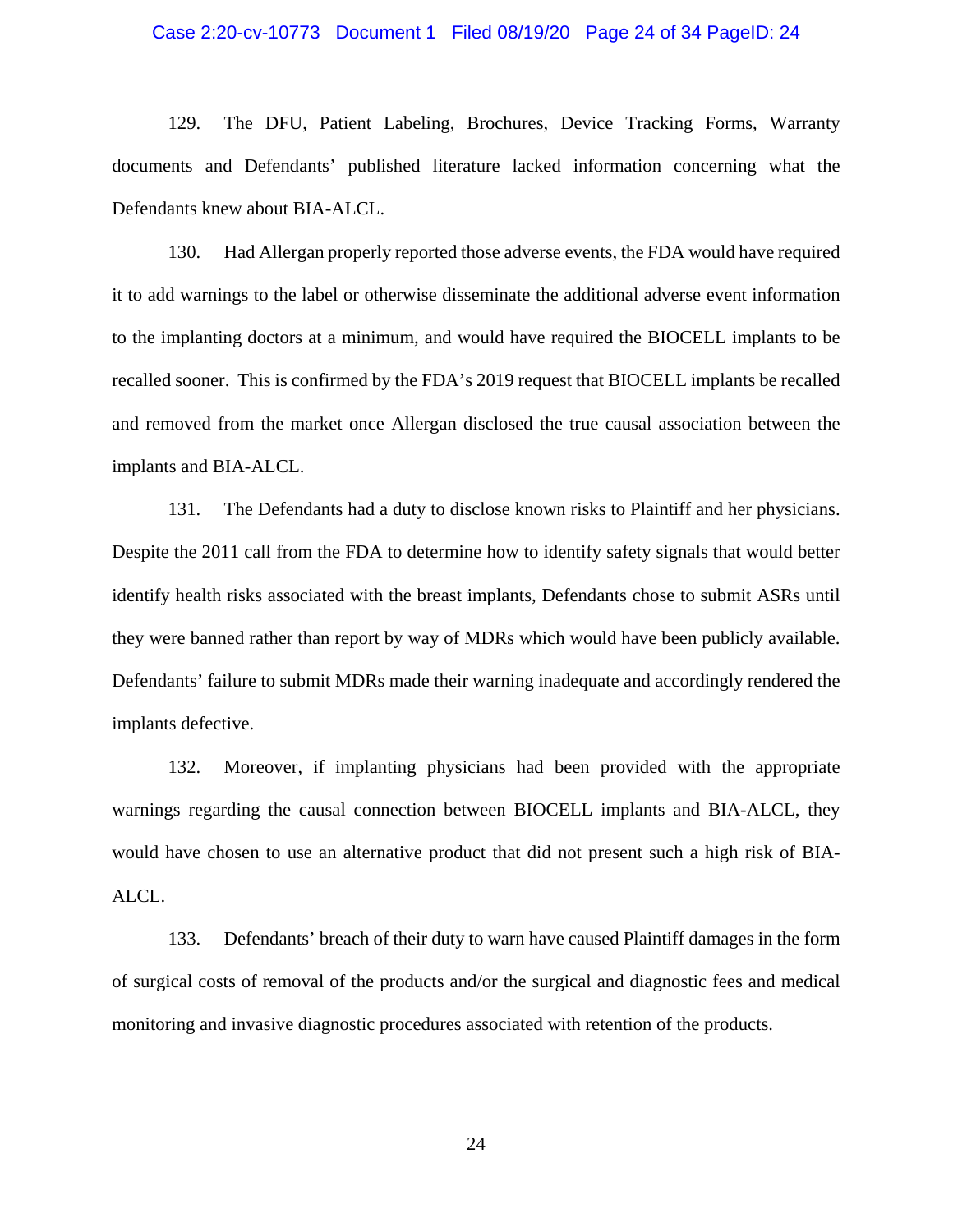### Case 2:20-cv-10773 Document 1 Filed 08/19/20 Page 25 of 34 PageID: 25

134. Plaintiff would not have purchased, chosen, and/or paid for all or part of the BIOCELL implants had she known that she would be exposed to the risk of developing BIA-ALCL.

135. Plaintiff and her plastic surgeons relied on Defendants' labeling and made her decision to use the BIOCELL device based on the information in the label. Had Defendants complied with their duties owed to Plaintiff, she would have decided against the textured implant, and would not be at an increased risk of developing BIA-ALCL.

136. As a direct and proximate result of Defendants' wrongful conduct Plaintiff has suffered bodily injury, and resulting pain and suffering, disfigurement, mental anguish, loss of capacity for the enjoyment of life, expense of hospitalization, medical and nursing care and treatment, loss of earnings, and loss of ability to earn money. The losses are either permanent or continuing and she will suffer those losses in the Plaintiff has also been injured by undergoing a surgery and implantation of a medical device and invasive diagnostic procedures, that she would not have had done if she was made aware of the true risks posed by the BIOCELL implants.

137. Plaintiff suffered damages in an amount to be determined at trial.

### **COUNT 4 UNJUST ENRICHMENT (In the Alternative)**

138. Plaintiff incorporates by reference all preceding paragraphs.

139. Plaintiff conferred a tangible and material economic benefits upon Defendants by purchasing recalled BIOCELL implants. Plaintiff would not have purchased, chosen and/or paid for all or part of BIOCELL had she known that she would be exposed to the risk of developing BIA-ALCL, while Defendants refuse to pay for the surgical costs of removal of the products and/or compensate her sufficiently for the surgical and diagnostic fees and medical monitoring and invasive diagnostic procedures associated with retention of the products.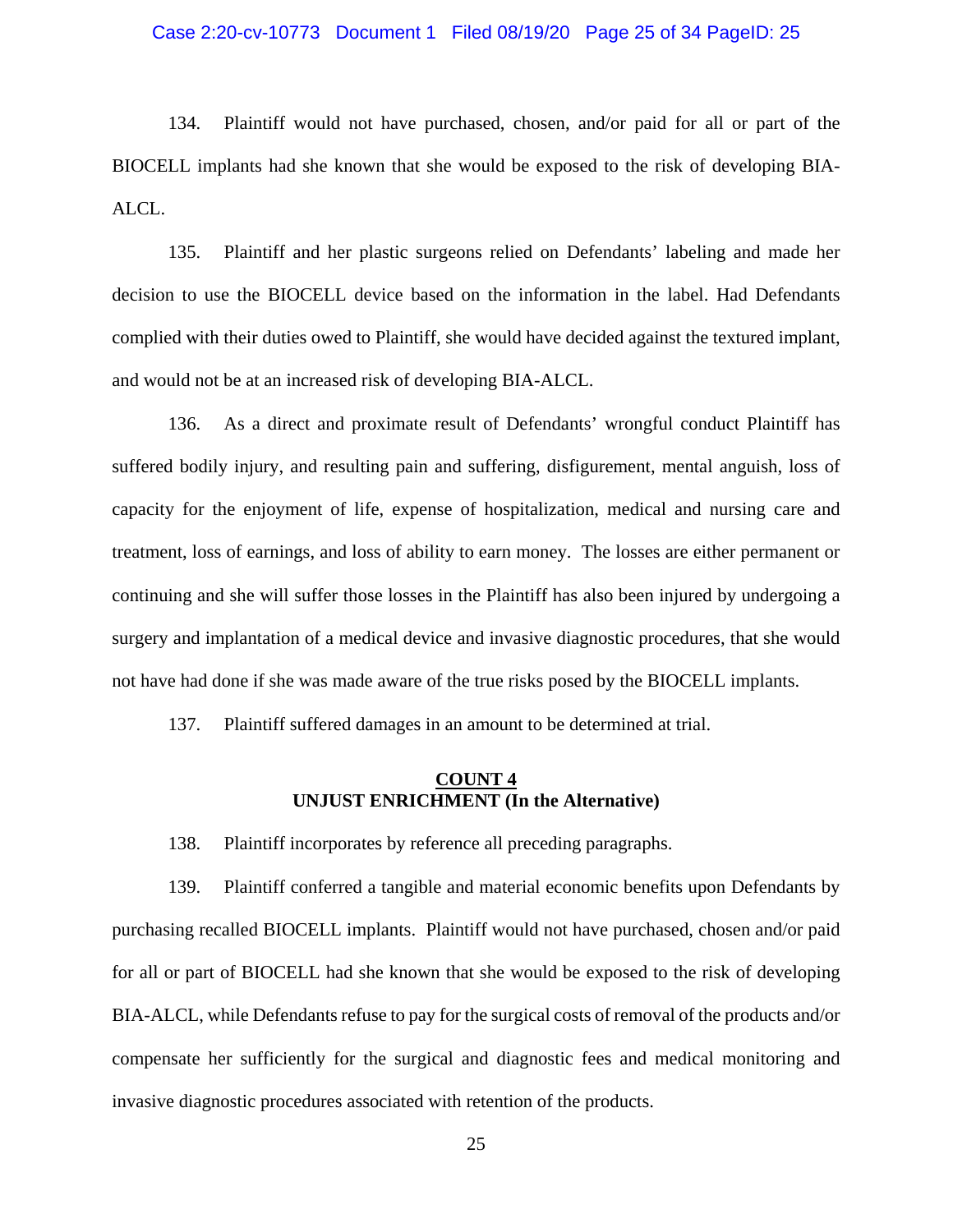### Case 2:20-cv-10773 Document 1 Filed 08/19/20 Page 26 of 34 PageID: 26

140. It would be unjust and inequitable for Defendants to retain the economic benefits they received at the expense of Plaintiff.

141. Failing to require Defendants to provide remuneration under these circumstances would result in Defendants being unjustly enriched at the expense of Plaintiff who is exposed to the risk of developing a serious and deadly disease.

142. Defendants' retention of the benefit conferred upon them by Plaintiff would be unjust and inequitable.

143. Plaintiff suffered damages in an amount to be determined at trial.

## **COUNT 5 BREACH OF THE IMPLIED WARRANTY OF MERCHANTABILITY**

144. Plaintiff incorporates by reference all preceding paragraphs.

145. Defendants were manufacturers and merchant sellers with respect to BIOCELL implants.

146. An implied warranty of fitness for human consumption runs from each Defendant to consumers like Plaintiff.

147. To induce the purchase and/or use of BIOCELL, Defendants' warranted to Plaintiff that the Defective Implants were of merchantable quality and safe for their ordinary and intended use in the human body.

148. Defendants breached the implied warranty of merchantability in connection with the sale and distribution of recalled BIOCELL implants. At the point of sale, the while appearing normal—contained latent flaws rendering them unsuitable and unsafe for use in the human body.

149. Had Plaintiff known the recalled BIOCELL implants are unsafe for use in the human body, she would not have purchased them and had them implanted.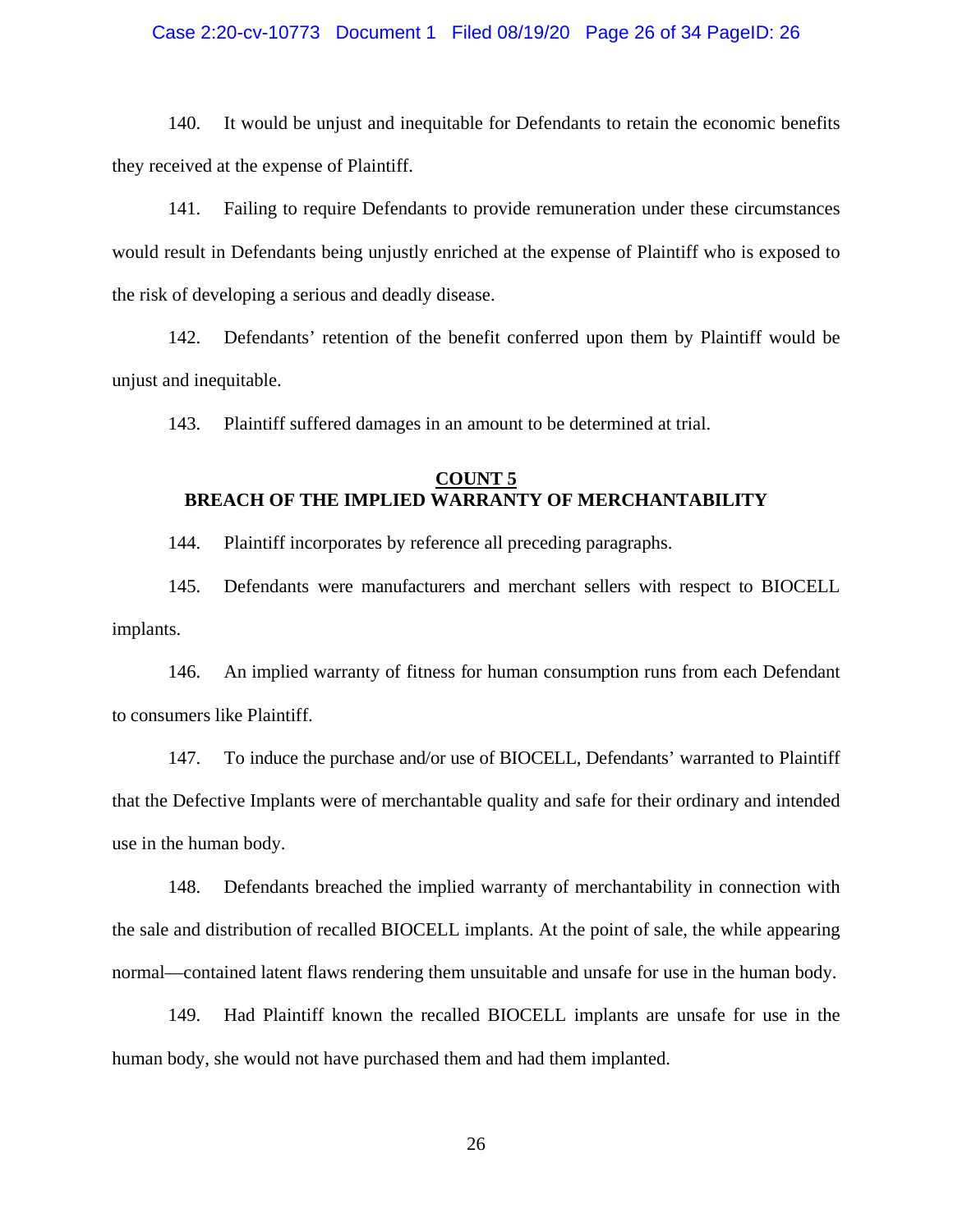### Case 2:20-cv-10773 Document 1 Filed 08/19/20 Page 27 of 34 PageID: 27

150. Plaintiff relied on the Defendants' skill or judgment to provide a safe implant product. The Defendants are in the business of designing, manufacturing, selling, and marketing breast implants.

151. The Defendants had reason to know that Plaintiff and/or her doctors would rely on the Defendants' skill or judgment.

152. Plaintiff reasonably expected, at the time of purchase, that the recalled BIOCELL implants would not present a substantial risk of bodily harm.

153. Defendants have refused to provide appropriate warranty relief notwithstanding the substantially increased risk of developing BIA-ALCL.

154. As a direct and proximate result of Defendants' breach of the implied warranty of merchantability, Plaintiff has sustained damages in an amount to be determined at trial.

# **COUNT 6 BREACH OF EXPRESS WARRANTY**

155. Plaintiff incorporates by reference all preceding paragraphs.

156. Defendants were merchants and sellers with respect to BIOCELL.

157. In order to induce the purchase and implantation of BIOCELL, Defendants expressly warranted to potential users of BIOCELL that BIOCELL was safely tested and manufactured and was safe for the uses for which it was designed and/or advertised to be used. Express warranties were contained in direct to consumer advertising and other promotional and marketing campaigns, BIOCELL product information sheets given to patients with their surgery, the product labeling, and other public communications and representations.

158. Defendants expressly represented to Plaintiff, other consumers, and the medical community that BIOCELL implants were safe and fit for its intended purposes, was of merchantable quality, did not produce any dangerous side effects, and had been adequately tested.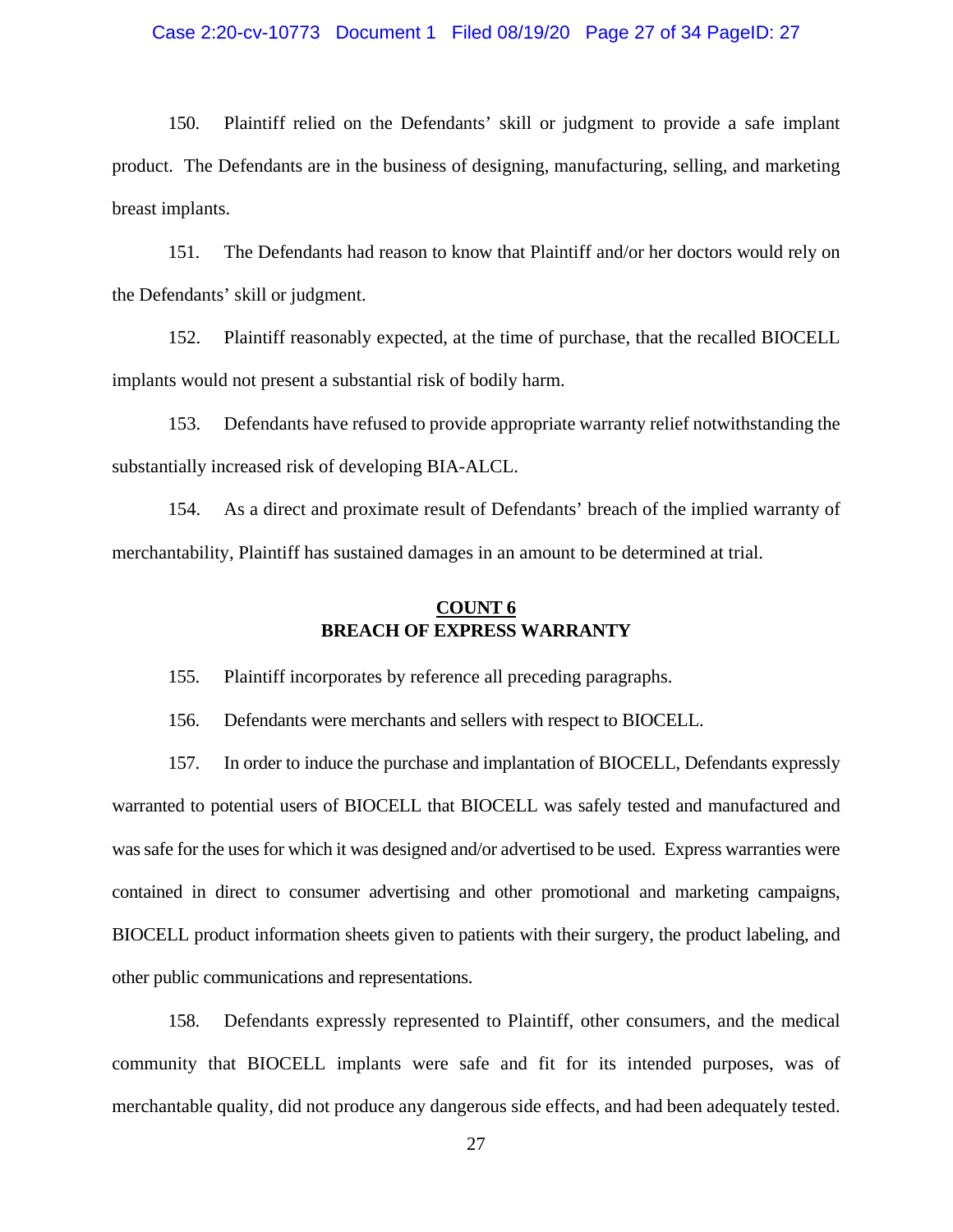### Case 2:20-cv-10773 Document 1 Filed 08/19/20 Page 28 of 34 PageID: 28

159. BIOCELL does not conform to Defendants' express representations because it is not safe, has numerous and serious side effects, and causes severe and permanent injuries, including, but not limited to, developing BIA-ALCL.

160. At the time of the making of the express warranties, Defendants knew, or in the exercise of reasonable care should have known, of the purpose for which the subject product was to be used and warranted the same to be, in all respects, fit, safe, and effective and proper for such purpose. The subject product was unreasonably dangerous because it failed to conform to an express warranty of Defendants.

161. At the time of the making of the express warranties, Defendants knew or should have known that, in fact, said representations and warranties were false, misleading, and untrue in that the subject product was not safe and fit for its intended use and, in fact, produces serious injuries to the user.

162. At all relevant times BIOCELL did not perform as safely as an ordinary consumer would expect, when used as intended or in a reasonably foreseeable manner.

163. Plaintiff, other consumers, and the medical community relied upon Defendants' express warranties.

164. Plaintiff was injured as a result of reliance upon Defendants' express warranties.

### **COUNT 7 NEW JERSEY PRODUCT LIABILITY ACT — FAILURE TO WARN (N.J.S.A. 2A:58C-1,** *et seq.***)**

165. Plaintiff incorporates by reference all preceding paragraphs.

166. BIOCELL was defective and unreasonably dangerous when it left the possession of Defendants in that it contained warnings insufficient to alert consumers, including Plaintiff, of the dangerous risks and reactions associated with the subject product, including but not limited to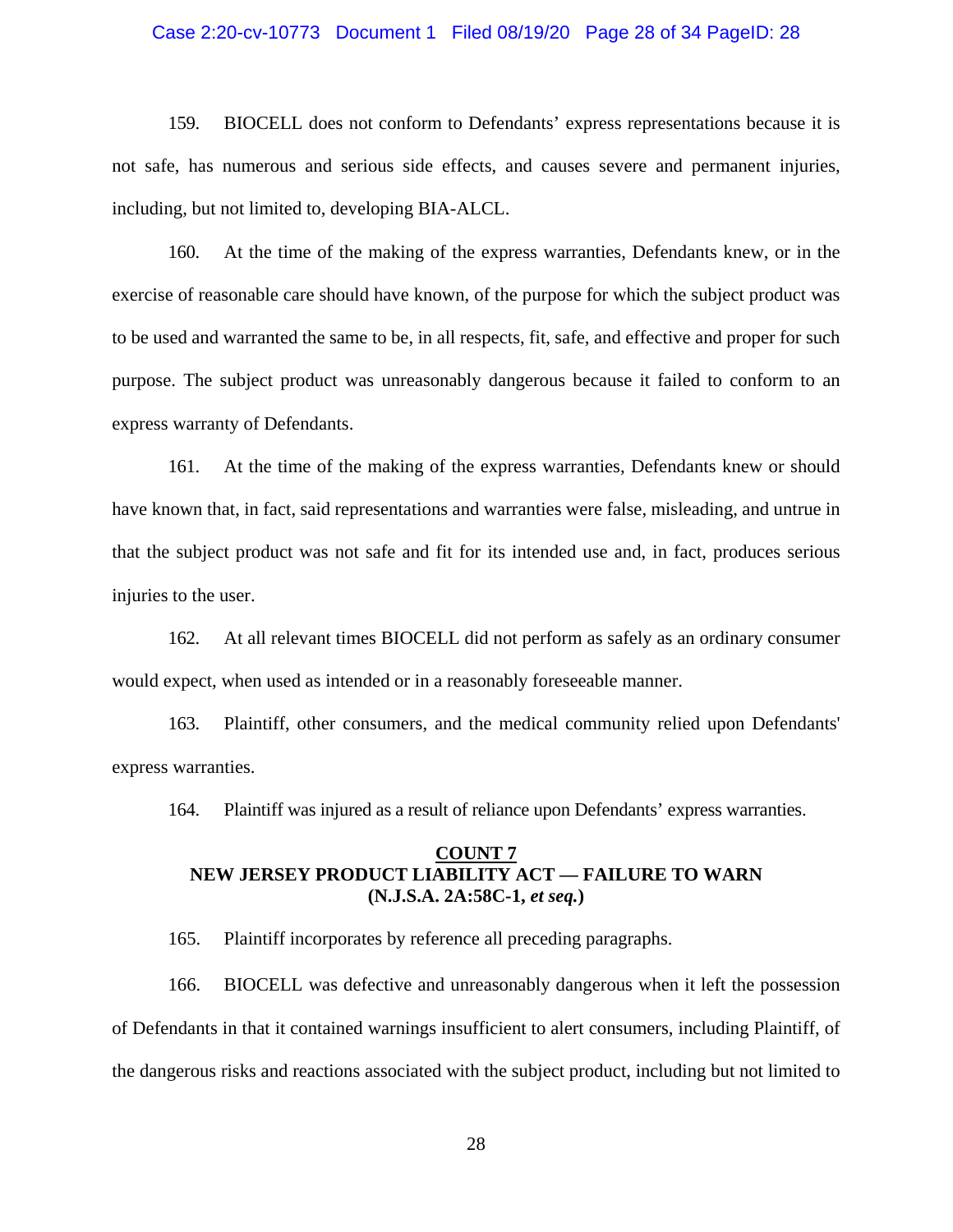### Case 2:20-cv-10773 Document 1 Filed 08/19/20 Page 29 of 34 PageID: 29

its propensity to permanent physical injuries including, but not limited to, developing BIA-ALCL and other serious injuries, side effects, and death; notwithstanding Defendants' knowledge of an increased risk of these injuries and side effects over other forms of breast implants. Thus, the subject product was unreasonably dangerous because an adequate warning was not provided as required pursuant to N.J.S.A. 2A:58C-1, *et seq.*

167. The subject product manufactured and supplied by Defendants was defective due to inadequate post-marketing warnings or instructions because, after Defendants knew or should have known of the risk of serious bodily harm from the use of the subject product, Defendants failed to provide an adequate warning to consumers and/or their health care providers of the defects of the product, and/or alternatively failed to conform to federal and/or state requirements for labeling, warnings and instructions, or recall, while knowing that the product could cause serious injury and/or death.

168. Plaintiff was prescribed and used the subject product for its intended purpose.

169. Plaintiff could not have discovered any defect in the subject product through the exercise of reasonable care.

170. Defendants, as manufacturers and/or distributors of the subject product, are held to the level of knowledge of an expert in the field.

171. The warnings that were given by Defendants were not accurate, clear, and/or were ambiguous.

172. The warnings that were given by Defendants failed to properly warn physicians of the increased risks of permanent physical injuries including, but not limited to BIA-ALCL.

173. Plaintiff, individually and through her prescribing physician, reasonably relied upon the skill, superior knowledge, and judgment of Defendants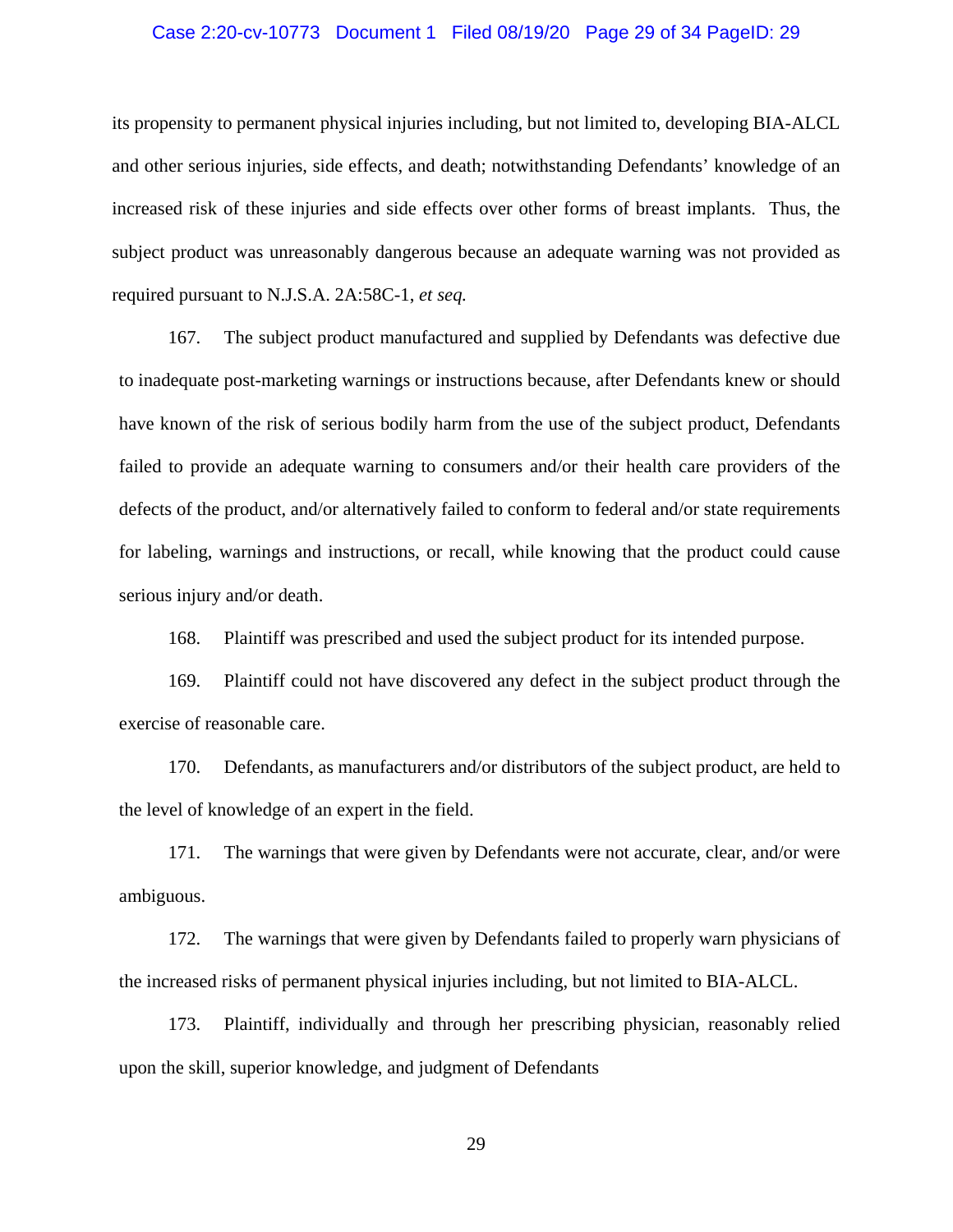Case 2:20-cv-10773 Document 1 Filed 08/19/20 Page 30 of 34 PageID: 30

174. Defendants had a continuing duty to warn Plaintiff of the dangers associated with BIOCELL.

175. Had Plaintiff received adequate warnings regarding the risks of BIOCELL, she would not have used it and/or chosen a different course of treatment or different type of implant product.

176. Plaintiff suffered damages in an amount to be determined at trial.

# **COUNT 8 NEW JERSEY PRODUCT LIABILITY ACT — DEFECTIVE DESIGN (N.J.S.A. 2A:58C-1,** *et seq.***)**

177. Plaintiff incorporates by reference all preceding paragraphs.

178. Defendants were at all relevant times the manufacturer and seller of the BIOCELL implants.

179. BIOCELL implants are defective in their design in that they are not reasonably fit, suitable, or safe for its intended purpose and/or its foreseeable risks exceed the benefits associated with its design.

180. At all times material to this action, BIOCELL implants were expected to reach, and did reach, consumers in Plaintiff's home state and throughout the United States, including receive by Plaintiff, without substantial change in the condition in which it was sold.

181. At all times material to this action, BIOCELL was designed, developed, manufactured, tested, packaged, promoted, marketed, distributed, labeled, and/or sold by Defendants in a defective and unreasonably dangerous condition at the time it was placed in the stream of commerce in ways which include, but are not limited to, one or more of the following:

a. When placed in the stream of commerce, BIOCELL contained unreasonably dangerous design defects and was not reasonably safe as intended to be used, subjecting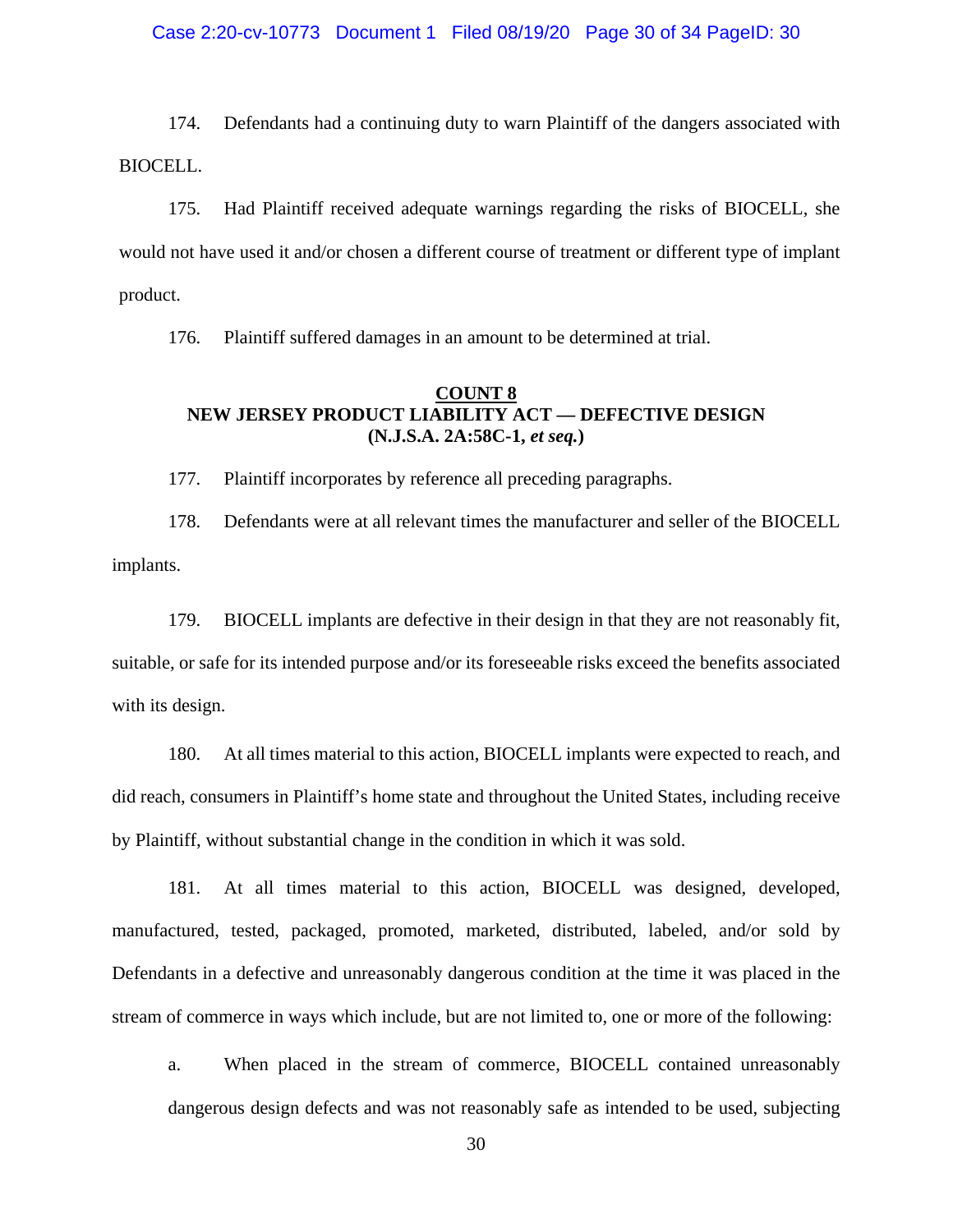### Case 2:20-cv-10773 Document 1 Filed 08/19/20 Page 31 of 34 PageID: 31

Plaintiff to risks that exceeded the benefits of the subject product, including, but not limited to, permanent personal injuries including, but not limited to, developing BIA-ALCL and other serious injuries and side effects;

b. When placed in the stream of commerce, BIOCELL was defective in design, making the use of BIOCELL more dangerous than an ordinary consumer would expect, and more dangerous than other risks associated with the other breast implants on the market;

c. The design defects of BIOCELL existed before it left the control of Defendants;

d. BIOCELL was insufficiently and inadequately tested;

e. BIOCELL caused harmful side effects that outweighed any potential utility; and

f. BIOCELL was not accompanied by adequate instructions and/or warnings to fully apprise consumers, including Plaintiff, of the full nature and extent of the risks and side effects associated with its use, thereby rendering Defendants liable to Plaintiff.

182. Defendants' owed Plaintiff a duty to ensure that BIOCELL products were safe for their intended purpose, contained adequate warnings, and had a non-defective design. Defendants knew or should have known that BIOCELL implants created an increased risk of BIA-ALCL, in party due to their textured design, but failed to redesign the implants or warn Plaintiff and her physicians by failing to submit accurate adverse action reports.

183. By submitting misleading adverse event reports, and concealing the risks associated with the recalled BIOCELL implants, Defendants violated their duty of care to Plaintiff her doctors.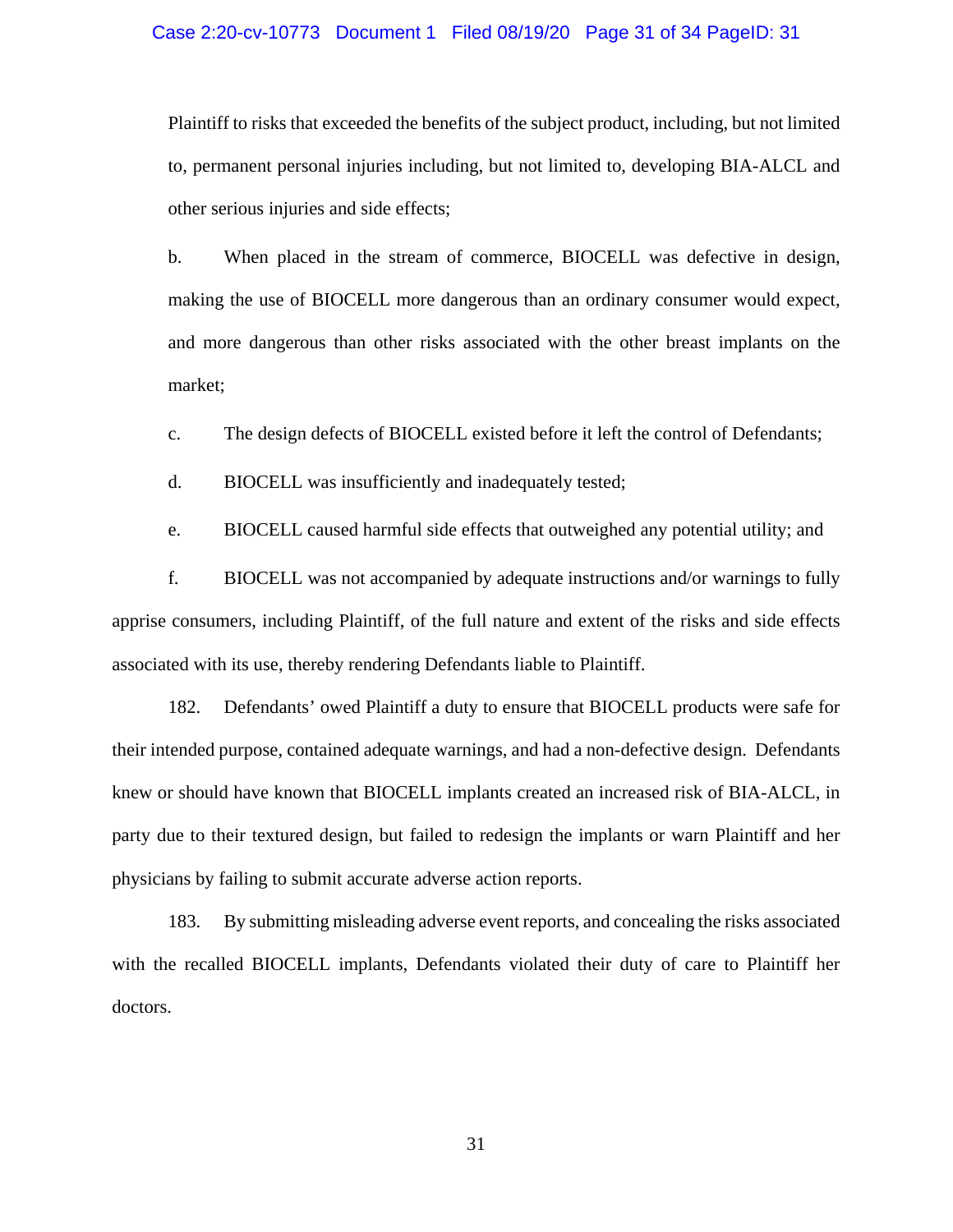### Case 2:20-cv-10773 Document 1 Filed 08/19/20 Page 32 of 34 PageID: 32

184. Defendants' breach of duty caused Plaintiff damages in the form of surgical costs of removal of the products and/or the surgical and diagnostic fees and medical monitoring and invasive diagnostic procedures associated with retention of the products.

185. Plaintiff would not have purchased, chosen, and/or paid for all or part of the BIOCELL implants had she known that she would be exposed to the risk of developing BIA-ALCL.

186. Upon information and belief, when the BIOCELL Breast Implants placed into Plaintiff's body were manufactured, Defendants had the technological capability to manufacture its Breast Implants in a reasonably safe manner that would not put her at an increased risk of BIA-ALCL. At the time the subject product left the control of Defendants, there were practical and feasible alternative designs that would have prevented and/or significantly reduced the risk of Plaintiff's injuries without impairing the reasonably anticipated or intended function of the product. These safer alternative designs were economically and technologically feasible – indeed they were already on the market – and would have prevented or significantly reduced the risk of Plaintiff's injuries without substantially impairing the product's utility.

187. Plaintiff suffered damages in an amount to be determined at trial.

# **COUNT 9 PUNITIVE DAMAGES**

188. Plaintiff incorporates the allegations contained in the foregoing paragraphs as if fully set forth in the following paragraphs.

189. Defendants' conduct as alleged in this Complaint shows that Defendants acted maliciously, with aggravated or egregious fraud, and/or intentionally disregarded Plaintiff's rights, so as to warrant the imposition of punitive damages.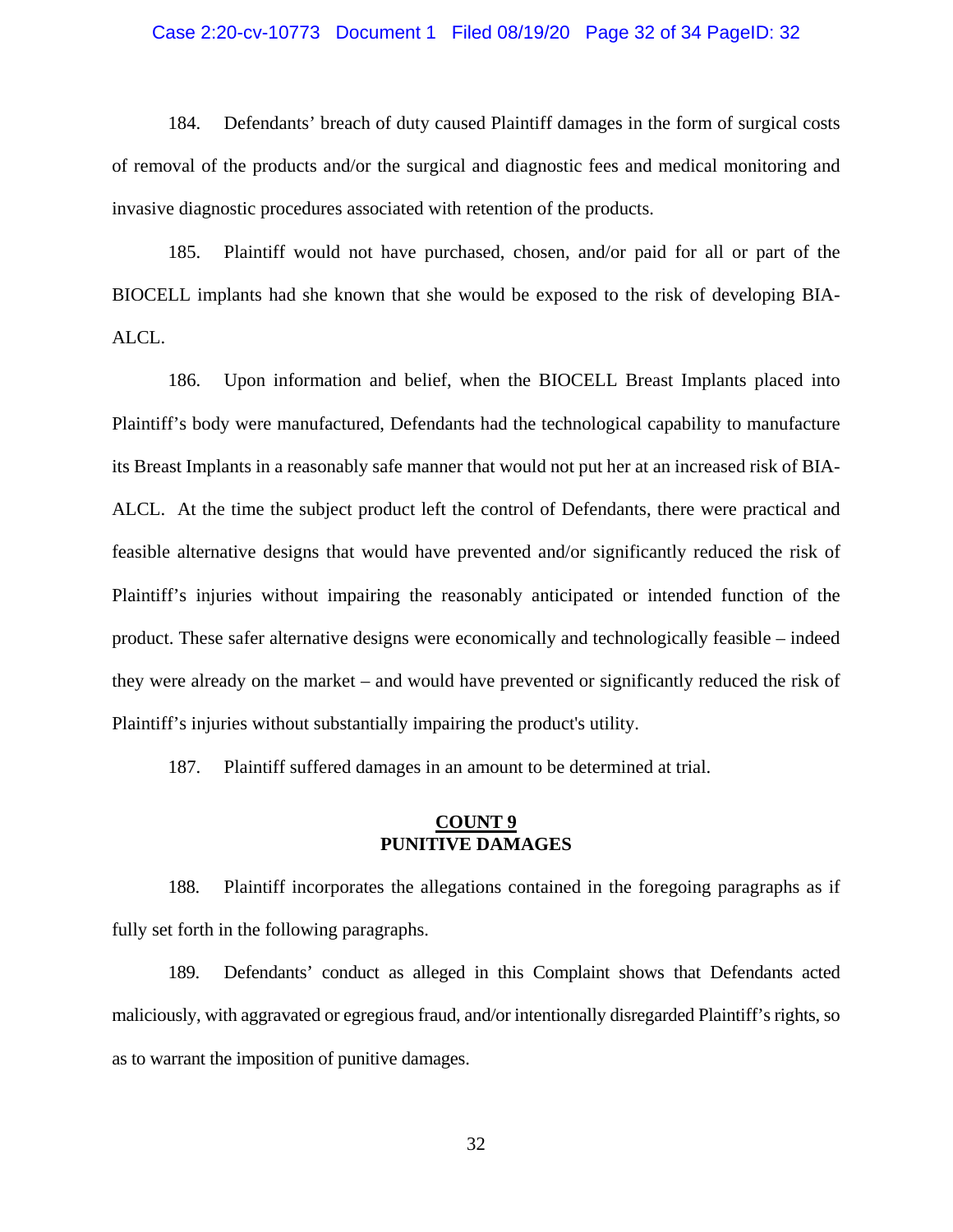### Case 2:20-cv-10773 Document 1 Filed 08/19/20 Page 33 of 34 PageID: 33

190. As a direct and proximate result of Defendants' malicious, fraudulent, and/or intentional disregard of Plaintiff's rights, Plaintiff is entitled to punitive damages to punish Defendants and deter similar wrongdoing by others in the future.

# **PRAYER FOR RELIEF**

WHEREFORE, Plaintiffs request judgment against all Defendants as follows:

- 1. For economic and non-economic damages, special damages, and general damages, including pain and suffering, in an amount to be supported by the evidence at trial;
- 2. For actual or compensatory damages for the acts complained of herein in an amount to be determined by a jury and as provided by applicable law;
- 3. For disgorgement of profits for the acts complained of herein in an amount to be determined by a jury;
- 4. For exemplary and punitive damages sufficient to punish Defendants for the acts complained of herein and to deter Defendants and others from future wrongful practices, in an amount to be determined by a jury;
- 5. For an award of reasonable attorneys' fees, court costs, and other litigation expenses;
- 6. For prejudgment interest;
- 7. For post-judgment interest; and
- 8. For such other and further relief as this Court may deem just and proper.